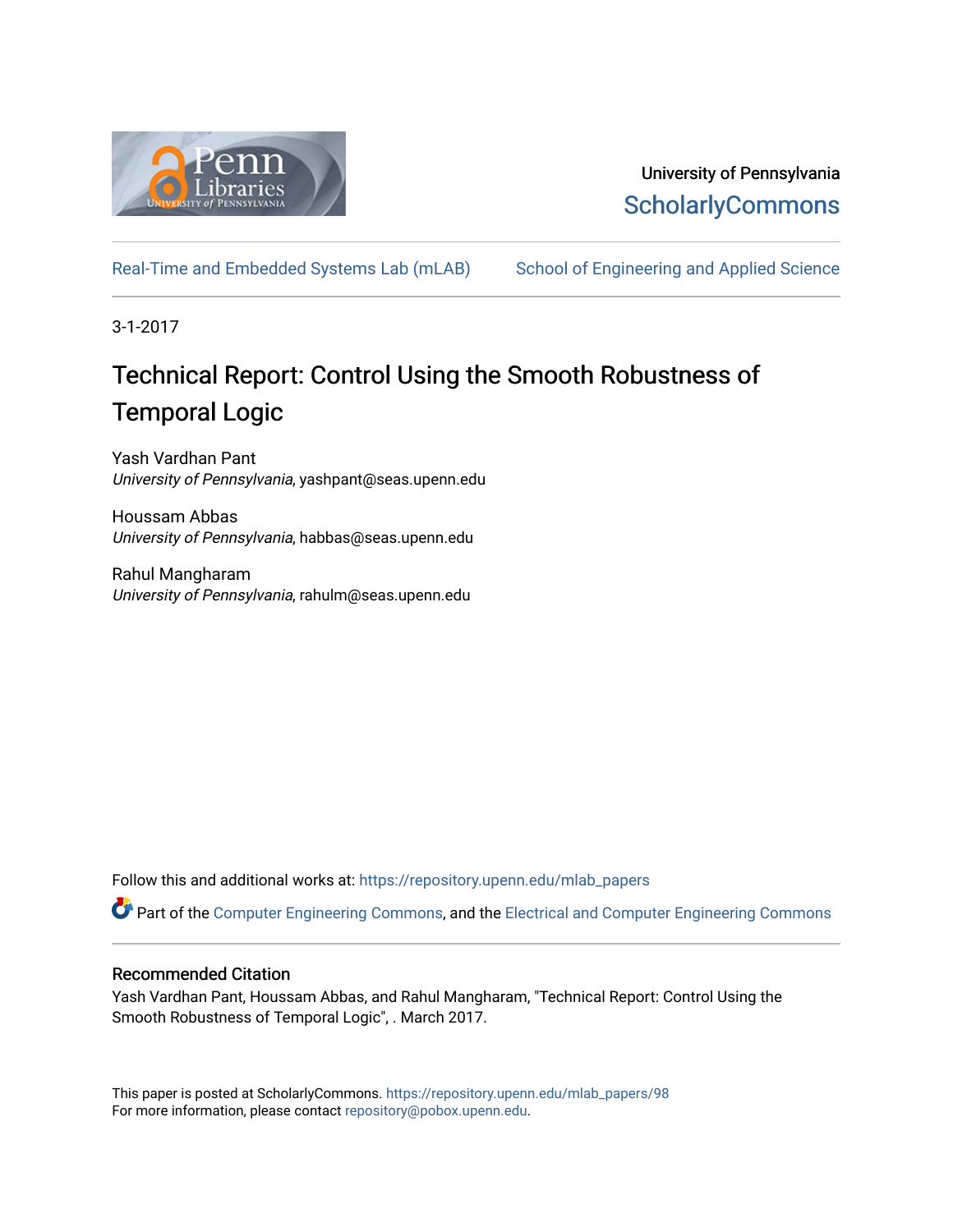## Technical Report: Control Using the Smooth Robustness of Temporal Logic

### Abstract

Cyber-Physical Systems must withstand a wide range of errors, from bugs in their software to attacks on their physical sensors. Given a formal specification of their desired behavior in Metric Temporal Logic (MTL), the robust semantics of the specification provides a notion of system robustness that can be calculated directly on the output behavior of the system, without explicit reference to the various sources or models of the errors. The robustness of the MTL specification has been used both to verify the system offline (via robustness minimization) and to control the system online (to maximize its robustness over some horizon). Unfortunately, the robustness objective function is difficult to work with: it is recursively defined, non-convex and non-differentiable. In this paper, we propose smooth approximations of the robustness. Such approximations are differentiable, thus enabling us to use powerful off-the- shelf gradient descent algorithms for optimizing it. By using them we can also offer guarantees on the performance of the optimization in terms of convergence to minima. We show that the approximation error is bounded to any desired level, and that the approximation can be tuned to the specification. We demonstrate the use of the smooth robustness to control two quad-rotors in an autonomous air traffic control scenario, and for temperature control of a building for comfort.

### Keywords

Temporal Logic, Robustness, Optimization, Control with MTL specifications

## **Disciplines**

Computer Engineering | Electrical and Computer Engineering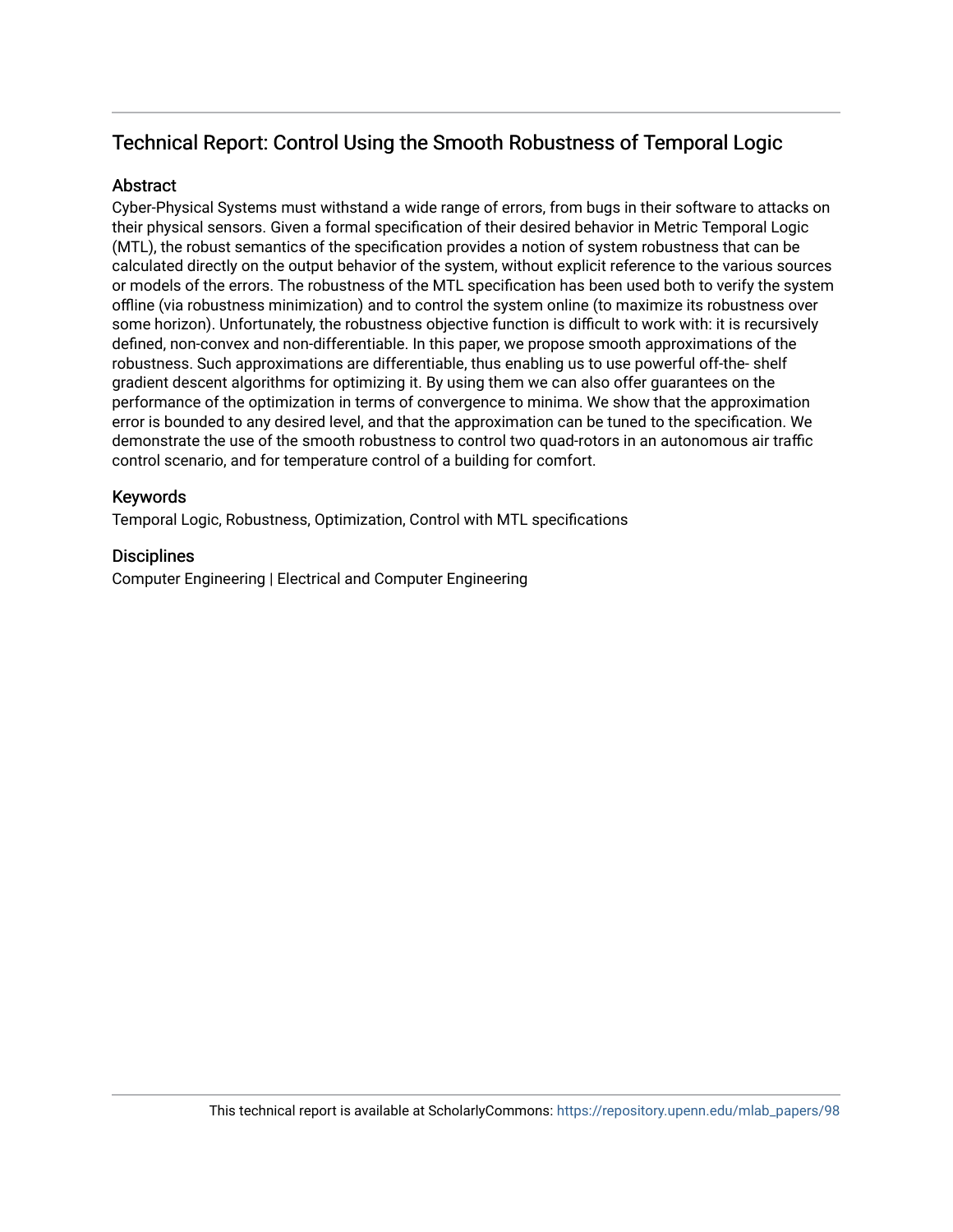## Technical Report: Control Using the Smooth Robustness of Temporal Logic

Yash Vardhan Pant<sup>∗</sup> , Houssam Abbas<sup>∗</sup> , Rahul Mangharam

*Abstract*— Cyber-Physical Systems must withstand a wide range of errors, from bugs in their software to attacks on their physical sensors. Given a formal specification of their desired behavior in Metric Temporal Logic (MTL), the robust semantics of the specification provides a notion of *system robustness* that can be calculated directly on the output behavior of the system, without explicit reference to the various sources or models of the errors. The robustness of the MTL specification has been used both to verify the system offline (via robustness minimization) and to control the system online (to maximize its robustness over some horizon). Unfortunately, the robustness objective function is difficult to work with: it is recursively defined, non-convex and non-differentiable. In this paper, we propose smooth approximations of the robustness. Such approximations are differentiable, thus enabling us to use powerful off-theshelf gradient descent algorithms for optimizing it. By using them we can also offer guarantees on the performance of the optimization in terms of convergence to minima. We show that the approximation error is bounded to any desired level, and that the approximation can be tuned to the specification. We demonstrate the use of the smooth robustness to control two quad-rotors in an autonomous air traffic control scenario, and for temperature control of a building for comfort.

#### I. CONTROLLING FOR ROBUSTNESS

The errors in Cyber Physical Systems (CPS) can affect both the cyber components (e.g., software bugs) and physical components (e.g., sensor failures and attacks) of a system. Under certain error models, like a bounded disturbance on a sensor reading, a CPS can be designed to be robust to that source of error. In general, however, unforeseen issues will occur. To deal with unforeseen problems, at design time, the system must be verified to be *robust* : i.e., not only does it satisfy its design specifications under the known error models, it must satisfy them robustly. Similarly, at runtime, the system's controller must make decisions that maximize this satisfaction margin, or *robustness*. This can give a margin of maneuvarability to the system during which it addresses the unforeseen problem. Since these problems are, by definition, unforeseen and unmodeled and only detected by their effect on the output, the notion of robustness must be computable using only the output behavior of the system.

*Example 1:* Air-Traffic Control (ATC) coordinates landing arrivals at an airport. ATCs have very complex rules to ensure that all airplanes, of different sizes and speeds, approach the airport and land safely, *with sufficient margin to*

Department of Electrical and Systems Engineering, University of Pennsylvania, Philadelphia, PA, USA.

{yashpant, habbas, rahulm}@seas.upenn.edu



1

Fig. 1: A simplified depiction of Chicago O'Hare (ORD) airport and its airspace (40 miles radius). The numbers indicate when and where different landing rules apply. Sub-figure on the right shows the altitude rules, see text. Figure courtesy of Max Z. Li, University of Pennsylvania.

*other airplanes* to accommodate emergencies and wind gusts. Fig. 1 depicts the airspace of Chicago O'Hare (ORD), the third busiest airport in the U.S. The arrival airspace is divided into 3 zones with different, hierarchical, altitude floors and ceilings. It also shows holding zones, landing approaches, and allowable trajectories for the landing. The following is a subset of the rules that apply for incoming air-crafts.

- 1) When an aircraft enters one of the zones (indicated by the numbers 1,2,3 in Fig. 1), it must stay between that zone's altitude floor and ceiling.
- 2) If an aircraft approaches from the West, it must follow one of the trajectories numbered 4 or 5.
- 3) If the air-space is too busy, an aircraft must maintain a holding pattern in either holding zones 6 or 7, until some maximum amount of time expires.
- 4) A minimum separation must be maintained between aircrafts.

How do we ensure that the ATC system satisfies these complex rules *robustly*?

#### *A. The need for temporal logic*

The above requirements go beyond traditional control objectives like stability, tracking, quadratic cost optimization and reach-while-avoid for which we have well-developed theory. While these requirements can be directly encoded from natural language into a Mixed Integer Program (MIP), such direct encoding can easily have thousands of variables, as will be seen in the experiments. Thus it is error-prone and checking that it corresponds to the designer's intent is near impossible. On the other hand, such control requirements are easily and succinctly expressed in Metric Temporal

<sup>\*</sup>The authors contributed equally.

This work was supported by STARnet a Semiconductor Research Corporation program sponsored by MARCO and DARPA, NSF MRI-0923518 and the US Department of Transportation University Transportation Center Program.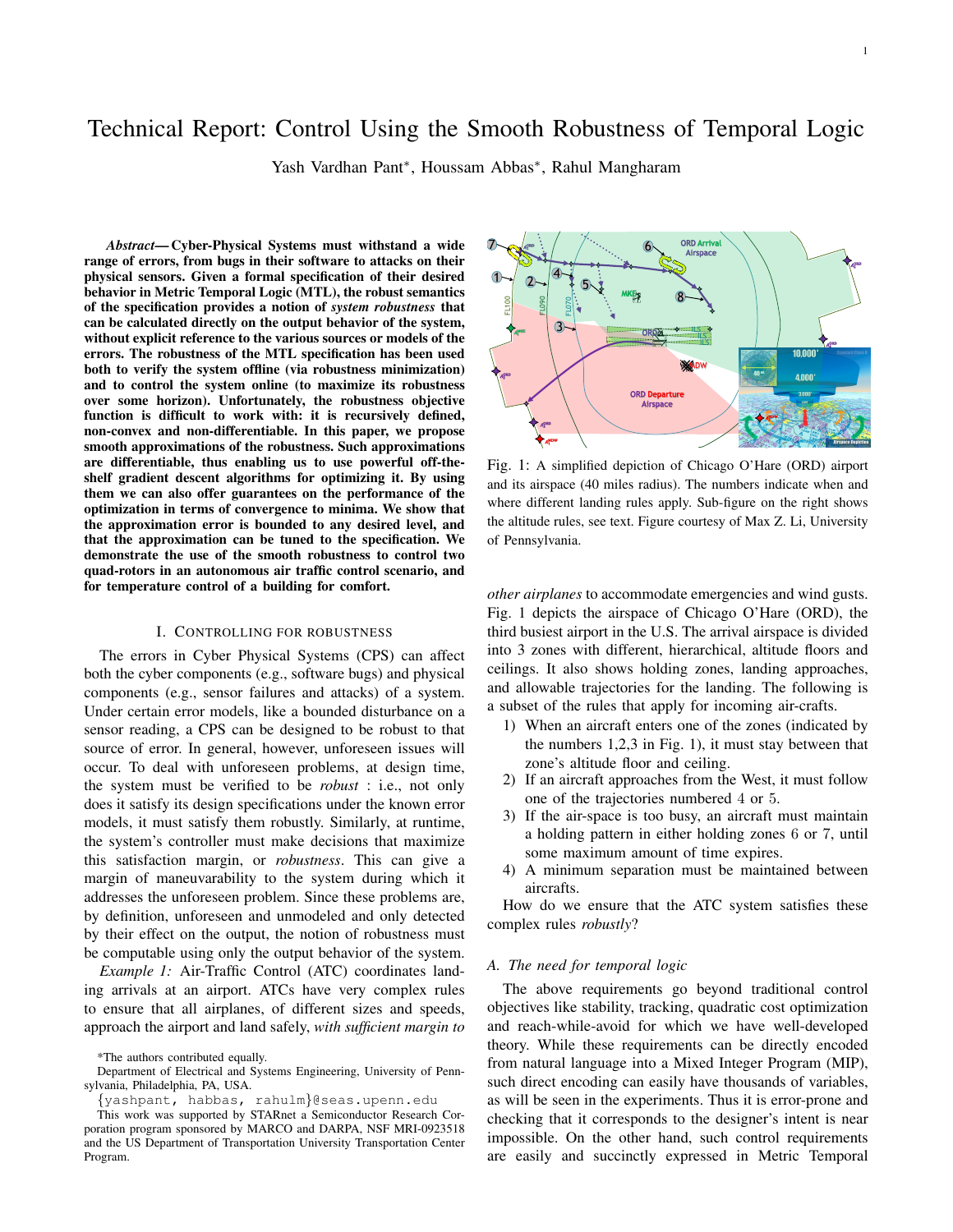Logic (MTL) [14], [19]. MTL is a formal language for expressing reactive requirements with constraints on their time of occurence and sequencing, such as those of the ATC. The advantage of first expressing them as MTL formulas is that such formulas are more succinct and legible, and less error-prone, than the corresponding MIP. In this sense, MTL bridges the gap between the ease of use of natural language and the rigor of mathematical formulation.

Example1, continued. *The ATC rules can be formalized in Metric Temporal Logic (MTL). Rule 1 can be formalized* as follows ( $\square$  means 'Always', q is an aircraft and  $q_z$  is its *altitude).*

 $\Box (q \in Zone1 \implies q_z \leq$  Ceiling  $\Box (q \in Zone1)$  (1)

Rule 3 can be formalized as follows.

$$
\Box(Busy \implies \Diamond_{[t_1, t_2]}(q \in \text{Holding-6} \lor q \in \text{Holding-7})
$$
  

$$
\mathcal{U}_{[0, \text{MaxHolding}]} \neg Busy)
$$
 (2)

*This says that Always (), if airport is Busy, then Eventually*  $(\Diamond)$ *, sometime between times*  $t_1$  *and*  $t_2$ *, the plane goes into a holding area. It stays there* U*ntil the airport is not (*¬*) busy, or the timer expires at time MaxHolding.*

*By maximizing the robusness of these MTL specifications, the ATC can automatically find landing patterns that leave room for maneuvering in case of emergencies. Any unforeseen disturbance smaller than a known bounded size will not violate the rules, and will not lead to an unsafe situation.*

Once the requirements are expressed as an MTL formula, there are broadly two ways of designing a controller that satisfies the formula (fulfills the requirements). The first method automatically creates a MIP from the semantics of the MTL formula and solves the MIP to yield a satisfying control sequence [22], [23]. See Related Work and the Experiments. The second method, upon which we build in this work, uses the *robustness of MTL specifications* [12], [8] . Robustness is a rigorous notion that has been used successfully for the testing and verification of automotive systems [11], [9], medical devices [25], and general CPS. Given a specification  $\varphi$  written in Metric Temporal Logic (MTL) and a system execution x, the robustness  $\rho_{\varphi}(\mathbf{x})$  of the spec relative to x measures two things: its sign tells whether x satisfies the spec ( $\rho_{\varphi}(\mathbf{x}) > 0$ ) or falsifies it (i.e., violates it,  $\rho_{\varphi}(\mathbf{x}) < 0$ ). Its magnitude  $|\rho_{\varphi}(\mathbf{x})|$  measures how *robustly* the spec is satisfied or falsified. Namely, any perturbation to x of size less than  $|\rho_{\varphi}(\mathbf{x})|$  will not cause its truth value to change relative to  $\varphi$ . Thus, the control algorithm can *maximize* the robustness over all possible control actions to determine the next control input.

Unfortunately, the robustness function  $\rho_{\varphi}$  is hard to work with. In particular, it is non-convex, so optimization cannot be guaranteed to yield global optima. And it is nondifferentiable, so we have to resort to heuristics or costly nonsmooth optimizers. This makes its optimization a challenge - indeed, most existing approaches treat it as a black box and apply heuristics to its optimization (see Related Work below). These heuristics provide little to no guarantees, have too many user-set parameters, and don't have rigorous termination criteria. On the other hand, *gradient descent optimization* algorithms typically offer convergence guarantees to the function's (local) minima, have known convergence rates for certain function classes, and have been optimized so they outperform heuristics that don't have access to the objective's gradient information. The existence of a gradient also allows us to do *local* search for falsifying trajectories, which is necessary for corner case bugs or dangerous situations. Moreover, gradient descent algorithms usually have a fewer number of parameters to be set, and important issues like step-size selection are rigorously addressed.

Contributions. In this paper, we present smooth (infinitely differentiable) approximations to the robustness function of arbitrary MTL formulae. We show that the smooth approximation is always within a user-defined error of the true robustness, and illustrate the result experimentally. This allows us to run powerful and rigorous off-the-shelf gradient descent optimizers. Through multiple examples, we show that our method is faster and performs better than heuristics like Simulated Annealing optimizing the original, non-differentiable robustness and also better than the MIP-based approaches used in the tool BluSTL [22] and subsequent work. We demonstrate the results on a case study for an autonomous airport traffic controller for two quad-rotors, where the MIPbased approach fails to yield a satisfying controller. While we do not tackle the non-convexity issue directly, having an inexpensive gradient optimizer makes it possible to run an efficient multi-start optimization, increasing the chances of approaching the global optimum.

Related work. Current approaches to optimizing the robustness fall into four categories: the use of heuristics like Simulated Annealing and RRTs [18], [2], [24], [9], [6], nonsmooth optimization [3], Mixed Integer Linear Programming (MILP) [22], and iterative approximations [1], [4]. Blackbox heuristics are the most commonly used approach: for example, Simulated Annealing [18], cross-entropy [24] and RRTs [9]. The clear advantage of these methods is that they do not require any special form of the objective function: they simply need to evaluate it at various points of the search space, and use its value as feedback to decide on the next point to try. A significant shortcoming is that, unlike gradient descent optimization, they offer little to no guarantees of convergence to local minima, and their convergence rates are often not known. They also use many 'magical' parameters that are heuristically set and may affect the results significantly, thus requiring more user interaction than desired. Because the robustness is non-smooth, the work in [3] developed an algorithm that decreases the objective function along its sub-gradient. This involved a series of conservative approximations, and was restricted to the case of safety formulae. In [22], the authors encoded the MTL formula as a set of linear and boolean constraints (when the dynamical system is linear), and used Gurobi to solve them. MILPs are NP-complete, non-convex, and do not scale well with the number of variables. The sophisticated heuristics used to mitigate this make it hard to characterize their runtimes, which is important in control - see examples in [22] and this paper. In general, MILP solvers can only guarantee achieving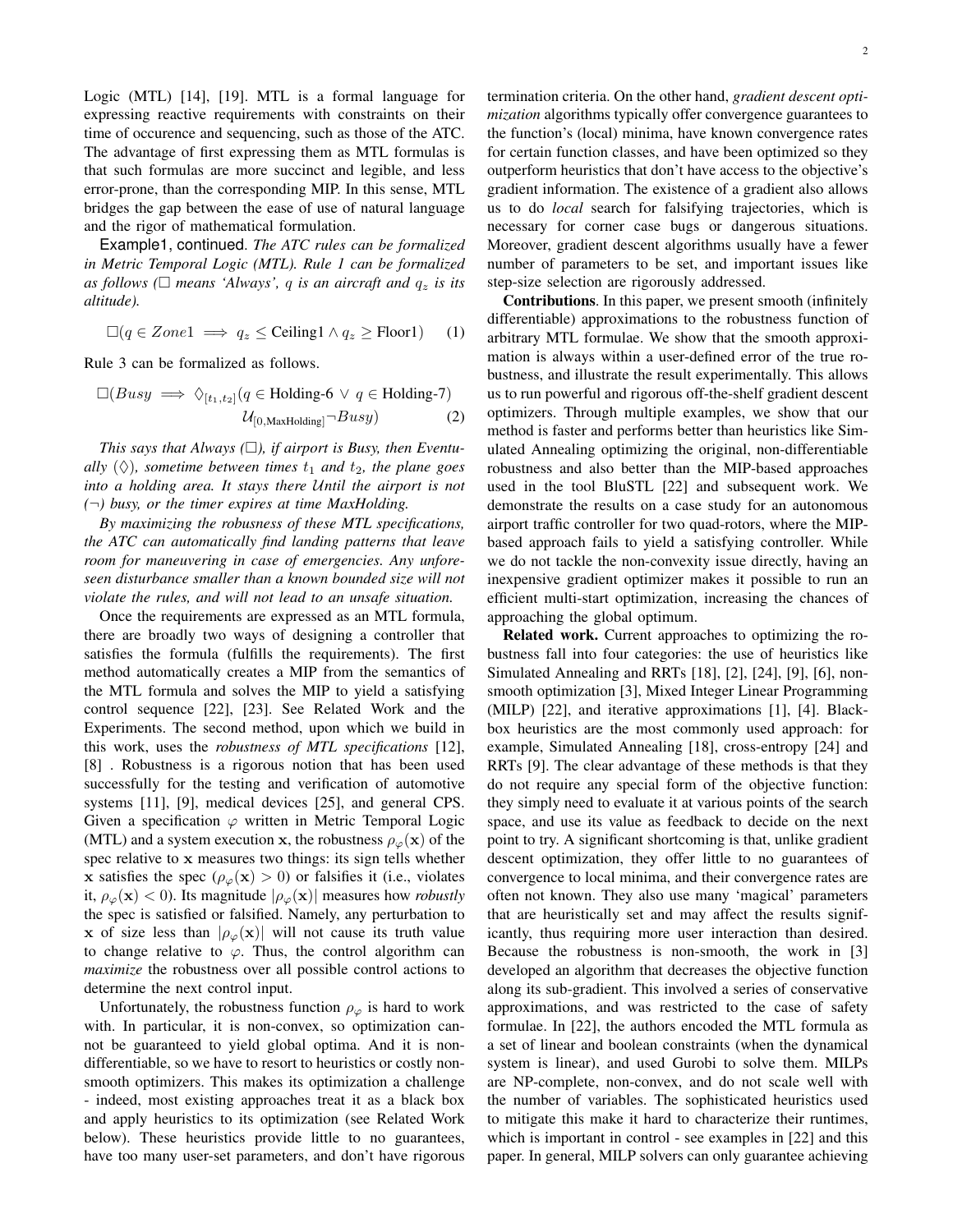local optima. Note also that [22] requires all constraints to be linear, so all atomic propositions must involve half-spaces  $(p : a'x \leq b)$ , which is not a restriction we need. The work closest to ours is [1], [4]. There, the authors considered safety formulas, for which the robustness reduces to the minimum distance between  $x$  and the unsafe set  $U$ . By sub-optimally focusing on one point on the trajectory x, they replaced the objective by a differentiable indicator function for  $U$  and solved the resulting problem with gradient descent.

By computing fast smooth approximations of robustness, we circumvent most of the above issues and get closer to real-time control by robustness maximization.

#### II. ROBUSTNESS OF MTL FORMULAE

Consider a discrete-time dynamical system  $H$  given by

$$
x_{t+1} = f(x_t, u_t) \tag{3}
$$

where  $x \in X \subset \mathbb{R}^n$  is the state of the system and  $u \in U \subset$  $\mathbb{R}^m$  is its control input. The system's initial state  $x_0$  takes value from some initial set  $X_0 \subset \mathbb{R}^n$ . Given an initial state  $x_0$  and a control input sequence  $\mathbf{u} = (u_0, u_1, \ldots), u_t \in U$ , a trajectory of the system is the unique sequence of states  $\mathbf{x} = (x_0, x_1, \ldots)$  s.t. for all t,  $x_t$  is in X and it obeys (3) at every time step. We will use  $T$  to abbreviate the time domain  $\{0, 1, 2, \ldots\}$ . All temporal intervals that appear in this paper are discrete-time, e.g. [a, b] means [a, b] ∩ T. For an interval I, we write  $t + I = \{t + a \mid a \in I\}$ . The set of subsets of a set S is denoted  $\mathcal{P}(S)$ . The signal space  $X^{\mathbb{T}}$  is the set of all signals  $\mathbf{x} : \mathbb{T} \to X$ . The max operator is written  $\sqcup$  and min is written  $\Box$ .

#### *A. Metric Temporal Logic*

The controller of  $H$  is designed to make the closed loop system (3) satisfy a specification expressed in Metric Temporal Logic (MTL) [19]. MTL allows one to formally express complex reactive specifications, beyond stability, trajectory tracking and the like. See examples (1) and (2).

Formally, let AP be a set of atomic propositions, which can be thought of as point-wise constraints on the state of the system. An MTL formula  $\varphi$  is built recursively from the atomic propositions using the following grammar:

$$
\varphi := \top |p| \neg \varphi | \varphi_1 \vee \varphi_2 | \varphi_1 \wedge \varphi_2 | \varphi_1 \mathcal{U}_I \varphi_2
$$

where  $I \subset \mathbb{R}$  is a time interval. Here,  $\top$  is the Boolean True, p is an atomic proposition,  $\neg$  is Boolean negation,  $\vee$  and  $\wedge$ are the Boolean OR and AND operators, respectively, and U is the Until temporal operator. Informally,  $\varphi_1 U_I \varphi_2$  means that  $\varphi_1$  must hold *until*  $\varphi_2$  holds, and that the hand-over from  $\varphi_1$  to  $\varphi_2$  must happen sometime during the interval *I*. The implication ( $\implies$ ), Always ( $\square$ ) and Eventually ( $\diamondsuit$ ) operators can be derived using the above operators.

Formally, the *pointwise semantics* of an MTL formula define what it means for a system trajectory x to satisfy the formula  $\varphi$ . Let  $\mathcal{O}: AP \to \mathcal{P}(X)$  be an *observation* map for the atomic propositions. The boolean truth value of a formula  $\varphi$  w.r.t. the trajectory x at time t is defined recursively.

*Definition 2.1 (MTL semantics):*

$$
(\mathbf{x},t) \models \top \Leftrightarrow \top
$$
  
\n
$$
\forall p \in AP, (\mathbf{x},t) \models_{\mathcal{O}} p \Leftrightarrow x_t \in \mathcal{O}(p)
$$
  
\n
$$
(\mathbf{x},t) \models_{\mathcal{O}} \neg \varphi \Leftrightarrow \neg(\mathbf{x},t) \models_{\mathcal{O}} \varphi
$$
  
\n
$$
(\mathbf{x},t) \models_{\mathcal{O}} \varphi_1 \lor \varphi_2 \Leftrightarrow (\mathbf{x},t) \models_{\mathcal{O}} \varphi_1 \lor (\mathbf{x},t) \models_{\mathcal{O}} \varphi_2
$$
  
\n
$$
(\mathbf{x},t) \models_{\mathcal{O}} \varphi_1 \land \varphi_2 \Leftrightarrow (\mathbf{x},t) \models_{\mathcal{O}} \varphi_1 \land (\mathbf{x},t) \models_{\mathcal{O}} \varphi_2
$$
  
\n
$$
(\mathbf{x},t) \models_{\mathcal{O}} \varphi_1 U_1 \varphi_2 \Leftrightarrow \exists t' \in t + I.(\mathbf{x},t') \models_{\mathcal{O}} \varphi_2
$$
  
\n
$$
\land \forall t'' \in (t,t'), (\mathbf{x},t'') \models_{\mathcal{O}} \varphi_1
$$

As  $O$  is fixed in this paper, we drop it from the notation. We say x satisfies  $\varphi$  if  $(x, 0) \models \varphi$ . All formulas that appear in this paper have bounded temporal intervals:  $0 \leq \inf I$ sup  $I < +\infty$ . To evaluate whether such a formula  $\varphi$  holds on a given trajectory, only a finite-length prefix of that trajectory is needed. Its length can be upper-bounded by the *horizon* of  $\varphi$ ,  $hrz(\varphi)$ , calculable as shown in [7]. For example, the horizon of  $\Diamond_{[2,4]}p$  is 6.

#### *B. Robust semantics of MTL*

Designing a controller that satisfies the MTL formula  $\varphi^1$ is not always enough. In a dynamic environment, where the system must react to new unforeseen events, it is useful to have a margin of maneuverability. That is, it is useful to control the system such that we *maximize* our degree of satisfaction of the formula. When unforeseen events occur, the system can react to them without violating the formula. This degree of satisfaction can be formally defined and computed using the robust semantics of MTL. Given a point  $x \in X$  and a set  $A \subset X$ ,  $dist(x, \underline{A}) := inf_{a \in \overline{A}} |x - a|_2$  is the distance from x to the closure  $\overline{A}$  of A.

*Definition 2.2 (Robustness[10]):* The *robustness* of  $\varphi$  relative to  $x$  at time  $t$  is recursively defined as

$$
\rho_{\top}(\mathbf{x},t) = +\infty
$$
\n
$$
\forall p \in AP, \ \rho_{p}(\mathbf{x},t) = \begin{cases}\n\operatorname{dist}(x_{t}, X \setminus \mathcal{O}(p)), & \text{if } x_{t} \in \mathcal{O}(p) \\
-\operatorname{dist}(x_{t}, \mathcal{O}(p)), & \text{if } x_{t} \notin \mathcal{O}(p)\n\end{cases}
$$
\n
$$
\rho_{\varphi_{1}\vee\varphi_{2}}(\mathbf{x},t) = -\rho_{\varphi}(\mathbf{x},t)
$$
\n
$$
\rho_{\varphi_{1}\vee\varphi_{2}}(\mathbf{x},t) = \rho_{\varphi_{1}}(\mathbf{x},t) \sqcup \rho_{\varphi_{2}}(\mathbf{x},t)
$$
\n
$$
\rho_{\varphi_{1}\wedge\varphi_{2}}(\mathbf{x},t) = \rho_{\varphi_{1}}(\mathbf{x},t) \sqcap \rho_{\varphi_{2}}(\mathbf{x},t)
$$
\n
$$
\rho_{\varphi_{1}\mathcal{U}_{1}\varphi_{2}}(\mathbf{x},t) = \sqcup_{t' \in t + \mathbb{T}I} \left(\rho_{\varphi_{2}}(\mathbf{x},t')\right)
$$
\n
$$
\sqcap_{t'' \in [t,t']} \rho_{\varphi_{1}}(\mathbf{x},t''))
$$

When  $t = 0$ , we write  $\rho_{\varphi}(\mathbf{x})$  instead of  $\rho_{\varphi}(\mathbf{x}, 0)$ . The robustness is a real-valued function of x with the following important property.

*Theorem 2.1:* [10] For any  $\mathbf{x} \in X^{\mathbb{T}}$  and MTL formula  $\varphi$ , if  $\rho_{\varphi}(\mathbf{x}, t) < 0$  then x falsifies the spec  $\varphi$  at time t, and if  $\rho_{\varphi}(\mathbf{x}, t) > 0$  then x satisfies  $\varphi$  at t. The case  $\rho_{\varphi}(\mathbf{x}, t) = 0$ is inconclusive.

Thus, we can compute control inputs by maximizing the robustness over the set of finite input sequences of a certain length. The obtained sequence  $\mathbf{u}^*$  is valid if  $\rho_{\varphi}(\mathbf{x},t)$  is positive, where **x** and **u**<sup>\*</sup> obey (3). The larger  $\rho_{\varphi}(\mathbf{x}, t)$ , the

<sup>1</sup>Strictly speaking, a controller such that the closed-loop satisfies the formula.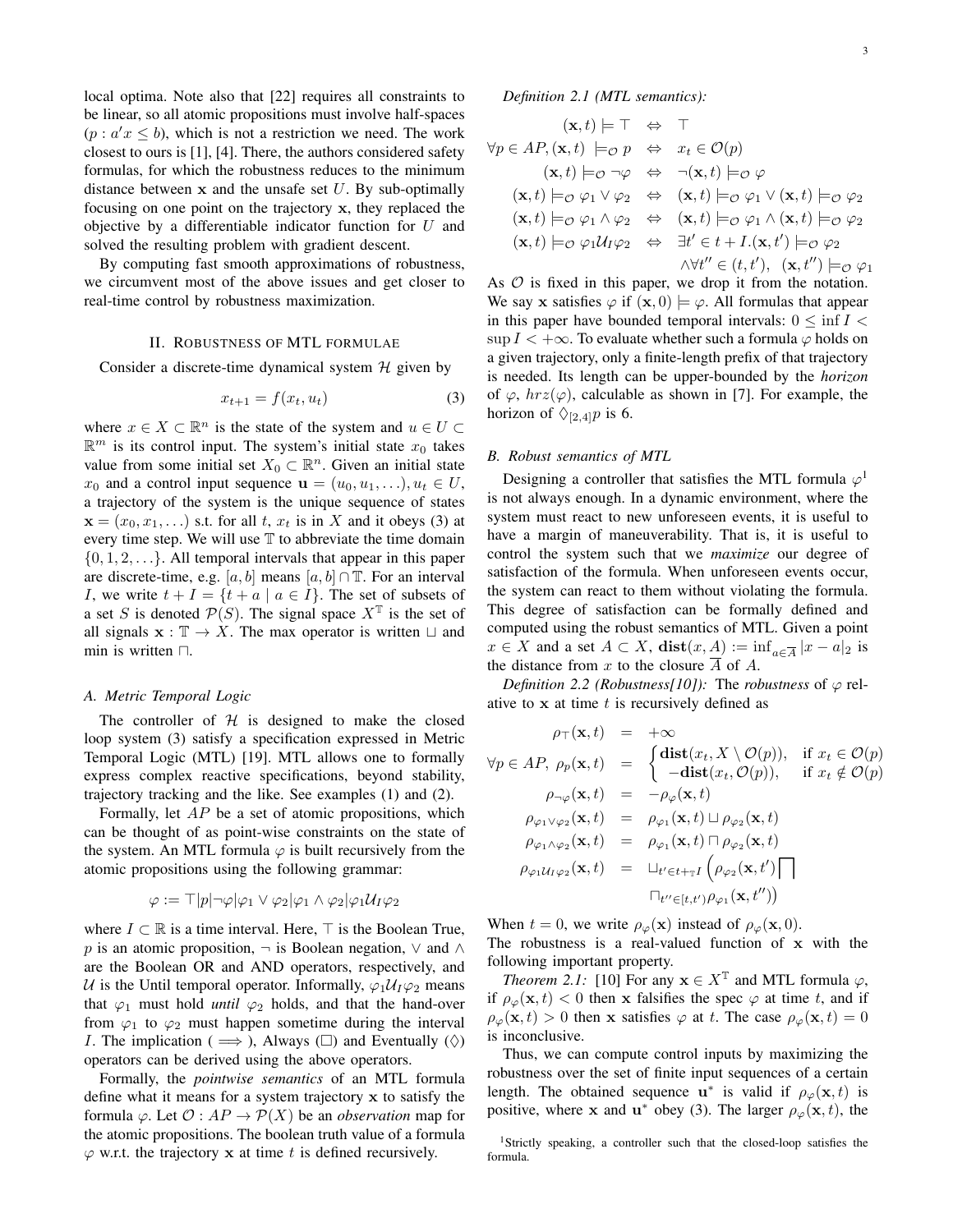more robust is the behavior of the system: intuitively, x can be disturbed and  $\rho_{\varphi}$  might decrease but not go negative.

#### III. SMOOTH APPROXIMATION

In this paper, we seek to design control inputs such that the closed-loop system satisfies an MTL specification. Formally, the goal is to solve the following problem. Let  $\varphi$  be an MTL formula with horizon  $N$ . We aim to solve the following control problem  $P_{\rho}$ .

$$
P_{\rho}: \max_{\mathbf{u}} \rho_{\varphi}(\mathbf{x}) - \gamma \sum_{k=0}^{N-1} l(x_{k+1}, u_k)
$$
 (4a)

s.t. 
$$
x_{k+1} = f(x_k, u_k), \forall k = 0, ..., N-1
$$
 (4b)

$$
x_k \in X, \,\forall k = 0, \dots, N \tag{4c}
$$

$$
u_k \in U, \,\forall k = 0, \dots, N - 1 \tag{4d}
$$

$$
\delta \rho_{\varphi}(\mathbf{x}) \ge \delta \epsilon_{\min} \tag{4e}
$$

Here,  $\mathbf{u} = (u_0, \dots, u_{N-1}), l(x_{k+1}, u_k)$  is a control cost, e.g. the LQR cost  $x'_k Q x_k + u'_k R u_k$ , and  $\gamma \ge 0$  is a trade-off weight. The scalar  $\epsilon_{\min} \geq 0$  is a desired minimum robustness. If  $\delta = 0$ , then this constraint is effectively removed, while  $\delta = 1$  enforces the constraint.

#### *A. The need for smoothing*

To apply gradient descent methods, we require a differentiable objective function. Our objective function,  $\rho_{\varphi}$ , is nondifferentiable, because it uses the distance, max, and min functions, all of which are non-differentiable. One may note that these functions are all differentiable almost everywhere (a.e.) on their domain. That is, the set of points in their domain where they are non-differentiable has measure 0 in  $\mathbb{R}^n$ . Therefore, by measure additivity, the composite function  $\rho_{\varphi}$  is itself differentiable almost everywhere. Thus, one may be tempted to 'ignore' the singularities (points of nondifferentiability), and apply gradient descent to  $\rho_{\varphi}$  anyway. The rationale for doing so is that sets of measure 0 are unlikely to be visited by gradient descent, and thus don't matter. However, as we show in the next example, the lines of singularity (along which the objective is non-differentiable) can be precisely the lines along which the objective increases the fastest. See also [5]. Thus they are consistently visited by gradient descent, after which it fails to converge because of the lack of a gradient.

*Example 2:* A simple example illustrates how gradient descent gets stuck at singularities. We use the optimization algorithm Sequential Quadratic Programming (SQP) [21] to maximize the robustness of  $\varphi = \neg(x \in U)$ , where  $U = [-1, 1]^2$  is the unsafe red square in Fig. 2. In this case,  $\rho_{\varphi}$  is simply  $dist(x_0, U)$ , the distance of the first trajectory point to the set. The search space is  $[-2.5, 2.5]^2$  (big grey square in Fig. 2). The most robust points are the corners of the grey square, such as  $x^* = [2.5, 2.5]$  (green '+' in figure), being furthest from the unsafe set. We initialize the SQP at  $x_0 = [0, 0]$ . SQP generates iterates (blue circles) *on the line of singularity* connecting  $[1, 1]$  to  $x^*$  and ultimately gets stuck at  $x = \begin{bmatrix} 1 \\ 1 \end{bmatrix}$ . That's because along the line, the



Fig. 2: Iterates of SQP for Example 2. Colors in online version.

gradient does not exist and attempts by SQP to approximate it numerically fail, prompting it to generate smaller and smaller step-sizes for the approximation. Ultimately, SQP aborts due to the step-size being too small, and concludes it is at a local minimum.

#### *B. Approximating the distance function*

To create a smooth approximation to  $\rho_{\varphi}$ , we use smooth approximations to each of its non-differentiable components: the set-distance, min, and max functions.

Recall that for a set  $U \subset \mathbb{R}^n$ ,  $dist(x, U) = inf_{a \in \overline{U}} |x$  $a|_2$ , where  $|\cdot|_2$  is the Euclidian norm. This function is globally Lipschitz with Lipschitz constant 1 and therefore differentiable almost everywhere (Rademacher's theorem), and has a second derivative almost everywhere if  $U$  is convex (Alexandrov's theorem) [16].

It is well-known that if an a.e.-differentiable function is convolved with a smooth kernel, the output function no longer has those singularities. We leverage this to provide a smooth approximation of the distance function by expanding it over a basis of orthonormal Meyer wavelets. Specifically, the 1-D Meyer wavelet function is given in the frequency domain by  $(i = \sqrt{-1})$ :

$$
\widehat{\psi}(\omega) = \frac{1}{\sqrt{2\pi}} \begin{cases} \sin(\frac{\pi}{2}\nu(\frac{3|\omega|}{2\pi} - 1))e^{i\omega/2} & 2\pi/3 \le |\omega| \le 4\pi/3\\ \cos(\frac{\pi}{2}\nu(\frac{3|\omega|}{4\pi} - 1))e^{i\omega/2}, & 4\pi/3 \le |\omega| \le 8\pi/3\\ 0, & \text{otherwise} \end{cases}
$$

where  $\nu(x) = 0$  if  $x \leq 0$ , 1 if  $x \geq 1$ , and equals x if  $0 \leq x \leq 1$ . The time-domain expression for this wavelet is given in [27]. To obtain an  $n-D$  wavelet, we use the tensor product construction [17]. Let  $E$  be the set of vertices of the unit hypercube  $[0, 1]^n$ . For every  $e = (e_1, e_2, \dots, e_n) \in E$ and  $x = (x_1, \ldots, x_n) \in \mathbb{R}^n$ , define  $\Psi^e : \mathbb{R}^n \to \mathbb{R}$ 

$$
\Psi^e(x) = \psi^{e_1}(x_1) \dots \psi^{e_n}(x_n)
$$

Given  $k \in \mathbb{Z}$  and  $j \in \mathbb{Z}^n$ , a *dyadic cube* in  $\mathbb{R}^n$  is a set of the form  $I = 2^{-k}(j + [0, 1]^n)$ . Let D be the set of all dyadic cubes in  $\mathbb{R}^n$  obtained by varying k over  $\mathbb Z$  and j over  $\mathbb{Z}^n$ . Then  $\{\Psi_f^e, e \in E, I \in D\}$  is an orthonormal basis for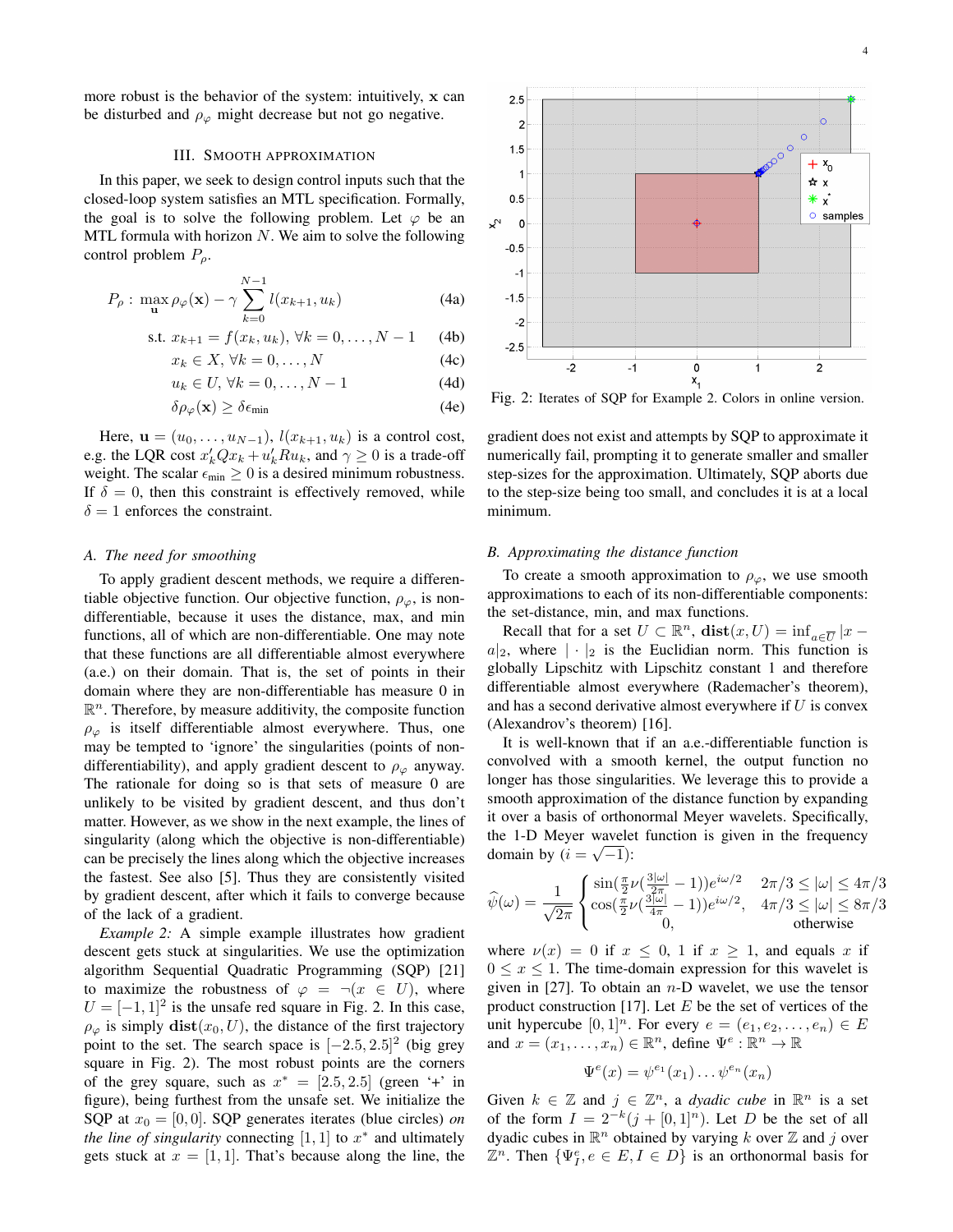$L_2(\mathbb{R}^n)$  (because the Meyer wavelet itself is orthonormal). Then every function in  $L_2(\mathbb{R}^n)$  has an expansion

$$
f(x) = \sum_{I \in D} \sum_{e \in E} c_I^e \Psi_I^e(x), \, c_I^e := \langle f, \Psi_I^e \rangle
$$

with  $\langle h, g \rangle := \int_{\mathbb{R}^n} f(x)g(x)dx$ . The desired approximation is obtained by truncating this expansion after a finite number of terms, i.e., by using a *finite* set  $D' \subseteq D$ 

$$
\mathbf{dist}(x, U) \approx \widetilde{\mathbf{dist}}(x, U) := \sum_{I \in D'} \sum_{e \in E} c_I^e \Psi_I^e(x) \qquad (5)
$$

The coefficients  $c_I^e := \langle \textbf{dist}(\cdot, U), \Psi_I^e \rangle$  are calculated offline and stored in a lookup table for online usage. Using more coefficients yields a better approximation.

#### *C. Smooth max and min*

We use the following standard smooth approximations of m-ary max and min. Let  $k \geq 1$ .

$$
\widetilde{\max}_{k}(a_1,\ldots,a_m) \quad := \quad \frac{1}{k}\ln(e^{ka_1}+\ldots+e^{ka_m}) \quad (6)
$$

$$
\widetilde{\min}_k(a_1,\ldots,a_m) \quad := \quad -\widetilde{\max}(-a_1,\ldots,-a_m) \quad (7)
$$

Suppose  $k = 1$  and that  $a_1$  is the largest number. Then  $e^{a_1}$  is even larger than the other  $e^{a_i}$ 's, and dominates the sum. Thus  $\widehat{\text{max}}_1(\mathbf{a}) \cong \ln e^{a_1} = a_1 = \max(\mathbf{a})$ . If  $a_1$  is not significantly larger than the rest the sum is not well approximated by larger than the rest, the sum is not well-approximated by  $e^{a_1}$  alone. To counter this, the scaling factor k is used: it amplifies the differences between the numbers. It holds that for any set of m reals,

$$
0 \le \widetilde{\max}_k(a_1, \dots, a_m) - \max(a_1, \dots, a_m) \le \ln(m)/k \quad (8)
$$

$$
0 \le \min(a_1, \dots, a_m) - \min_k(a_1, \dots, a_m) \le \ln(m)/k \quad (9)
$$

Indeed, the error of smooth max can be bounded as follows. Assume  $a_1$  is the largest number, then

$$
\varepsilon_M := \widetilde{\max}_k(\mathbf{a}) - a_1 = \frac{\ln(\sum_i e^{ka_i}) - ka_1}{k}
$$

$$
= k^{-1} \ln\left(\frac{\sum_i e^{ka_i}}{e^{ka_1}}\right) \le k^{-1} \ln\left(\frac{me^{ka_1}}{e^{ka_1}}\right)
$$

$$
= \frac{\ln m}{k}
$$

It is also clear from what preceded that  $\varepsilon_M \geq 0$ . The maximum error is achieved when all the  $a_i$ 's are equal.

#### *D. Overall approximation*

Putting the pieces together, we obtain the approximation error for the robustness of any MTL formula. Given a set  $U$ , let  $dist_{\varepsilon}(\cdot, U)$  be an  $\varepsilon$ -approximation of  $dist(\cdot, U)$ , i.e. for all x in their common domain,  $|\textbf{dist}(x, U) - \textbf{dist}_{\varepsilon}(x, U)| \le$ ε.

*Theorem 3.1:* Consider an MTL formula  $\varphi$  and reals  $\varepsilon$  > 0 and  $k \ge 1$ . Define the *smooth robustness*  $\tilde{\rho}_{\varphi}$ , obtained by substituting  $dist_{\varepsilon}$  for dist,  $\widetilde{\max}_{k}$  for max, and  $\min_{k}$  for min, in Def. 2.2. Then for any trajectory x, it holds that

$$
|\rho_\varphi-\tilde{\rho}_\varphi|\leq \delta_\varphi
$$

where  $\delta_{\varphi}$  is (a) independent of the evaluation time t, and (b) goes to 0 as  $\varepsilon \to 0$  and  $k \to \infty$ .

*Proof:* We will prove a stronger result that implies the theorem. When  $x$  or  $t$  are clear from the context, we will drop them from the notation.

The proof is by structural induction on  $\varphi$ , and works by carefully characterizing the approximation error.

Case  $\varphi = p \in AP$ .  $\rho_{\varphi}(\mathbf{x}, t)$  is given by either  $\textbf{dist}_{x} \mathcal{O}(p)$ or  $\overline{-\mathbf{dist}x_t\mathcal{O}(p)}$ , and  $\tilde{\rho}_{\varphi}(\mathbf{x},t)$  is given by either  $\widetilde{\text{dist}}_{\varepsilon}(x_t, \mathcal{O}(p))$  or  $-\widetilde{\text{dist}}_{\varepsilon}(x_t, \mathcal{O}(p))$ , respectively. Either way,  $|\tilde{\rho}_{\varphi}(\mathbf{x}, t) - \rho_{\varphi}(\mathbf{x}, t)| \leq \varepsilon$ . Indeed,  $\varepsilon$  satisfies the conditions on  $\delta_{\varphi}$ .

Case  $\varphi = \neg \varphi_1 \left[ \rho_{\neg \varphi_1}(\mathbf{x}, t) - \tilde{\rho}_{\neg \varphi_1}(\mathbf{x}, t) \right] = | - \rho_{\varphi_1}(\mathbf{x}, t) +$  $|\tilde{\rho}_{\varphi_1}(\mathbf{x},t)| \leq \delta_{\varphi_1}$ , and  $\delta_{\varphi_1}$  satisfies (a)-(b) by the induction hypothesis.

Case  $\varphi = \varphi_1 \vee \varphi_2$ . If the same sub-formula  $\varphi_i$  achieves the max for both  $\rho_{\varphi_1}(\mathbf{x},t) \perp \rho_{\varphi_2}(\mathbf{x},t)$  and  $\tilde{\rho}_{\varphi_1}(\mathbf{x},t) \perp$  $\tilde{\rho}_{\varphi_2}(\mathbf{x}, t)$ , then by induction hypothesis we immediately obtain  $|\rho_{\varphi}(\mathbf{x},t) - \tilde{\rho}(\mathbf{x},t)| \leq \delta_{\varphi_i}$ .

Otherwise if, say,  $\rho_{\varphi} = \rho_{\varphi_1}$  and  $\tilde{\rho}_{\varphi} = \tilde{\rho}_{\varphi_2}$  then

$$
\rho_{\varphi_1} - \delta_{\varphi_1} \leq \tilde{\rho}_{\varphi_1} \leq \tilde{\rho}_{\varphi_2} \implies \rho_{\varphi_1} - \tilde{\rho}_{\varphi_2} \leq \delta_{\varphi_1}
$$

Also

$$
\tilde{\rho}_{\varphi_2} \leq \rho_{\varphi_2} + \delta_{\varphi_2} \leq \rho_{\varphi_1} + \delta_{\varphi_2} \implies -\delta_{\varphi_2} \leq \rho_{\varphi_1} - \tilde{\rho}_{\varphi_2}
$$

Therefore

$$
-(\delta_{\varphi_1} \sqcup \delta_{\varphi_2}) \le \rho_{\varphi_1} - \tilde{\rho}_{\varphi_2} \le \delta_{\varphi_1} \sqcup \delta_{\varphi_2} \Leftrightarrow |\rho_{\varphi_1} - \tilde{\rho}_{\varphi_2}| \le \delta_{\varphi_1} \sqcup \delta_{\varphi_2}
$$

Similarly, if  $\rho_{\varphi} = \rho_{\varphi_2}$  and  $\tilde{\rho}_{\varphi} = \tilde{\rho}_{\varphi_1}$ , we have  $|\rho_{\varphi_2} - \tilde{\rho}_{\varphi_1}| \leq$  $\delta_{\varphi_1} \sqcup \delta_{\varphi_2}$ . So in all cases,

$$
|\rho_{\varphi_1}\sqcup\rho_{\varphi_2}-\tilde{\rho}_{\varphi_1}\sqcup\tilde{\rho}_{\varphi_2}|\leq\delta_{\varphi_1}\sqcup\delta_{\varphi_2}
$$

Therefore by the triangle inequality and (8)

$$
|\rho_{\varphi_1} \sqcup \rho_{\varphi_2} - \widetilde{\max}_k(\tilde{\rho}_{\varphi_1}, \tilde{\rho}_{\varphi_2})| \le \delta_{\varphi_1} \sqcup \delta_{\varphi_2} + \ln(2)/k = \delta_{\varphi}
$$

Clearly,  $\delta_{\varphi}$  satisfied (a)-(b).

The case  $\varphi_1 \wedge \varphi_2$  is treated similarly.

 $\varphi = \varphi_1 U_I \varphi_2$ . Before proving this case, we will need the following lemma, which is provable by induction on  $n$ :

*Lemma 3.1:* If  $\varphi = \varphi_1 \wedge \ldots \wedge \varphi_n$  or  $\varphi = \varphi_1 \vee \ldots \vee \varphi_n$ ,  $n \geq 2$ , then  $|\rho_{\varphi} - \tilde{\rho}_{\varphi}| \leq \bigcup_{1 \leq i \leq n} \delta_{\varphi_i} + \ln(n)/k$ .

We now proceed with the proof of the last case. Recall that  $\rho_{\varphi_1 \mathcal{U}_I \varphi_2}(\mathbf{x},t) = \sqcup_{t' \in t+\mathcal{T}} (\rho_{\varphi_2}(\mathbf{x},t') \cap$ 

 $\bigcap_{t''\in[t,t')} \rho_{\varphi_1}(\mathbf{x}, t'')\big)$ . Starting with the innermost sub expression  $\rho_{\psi} := \prod_{t'' \in [t, t']} \rho_{\varphi_1}(\mathbf{x}, t'')$ , we have, by Lemma 3.1

$$
|\rho_{\psi} - \tilde{\rho}_{\psi}| \leq \sqcup_{t'' \in [t, t']} \delta_{\varphi_1}^{t''} + \ln(t' - t)/k \tag{10}
$$

where  $\delta_{\varphi_1}^{t''}$  is the bound for approximating  $\rho_{\varphi_1}(\mathbf{x}, t'')$ . But  $\delta_{\varphi}$  does not depend on the time at which the formula is evaluated. Therefore the bound in (10) becomes

$$
|\rho_{\psi} - \tilde{\rho}_{\psi}| \le \delta_{\varphi_1} + \ln(t'-t)/k \tag{11}
$$

To avoid introducing a dependence on time, we further upperbound by

$$
|\rho_{\psi} - \tilde{\rho}_{\psi}| \le \delta_{\varphi_1} + \ln(hrz(\varphi))/k := \delta_{\psi}
$$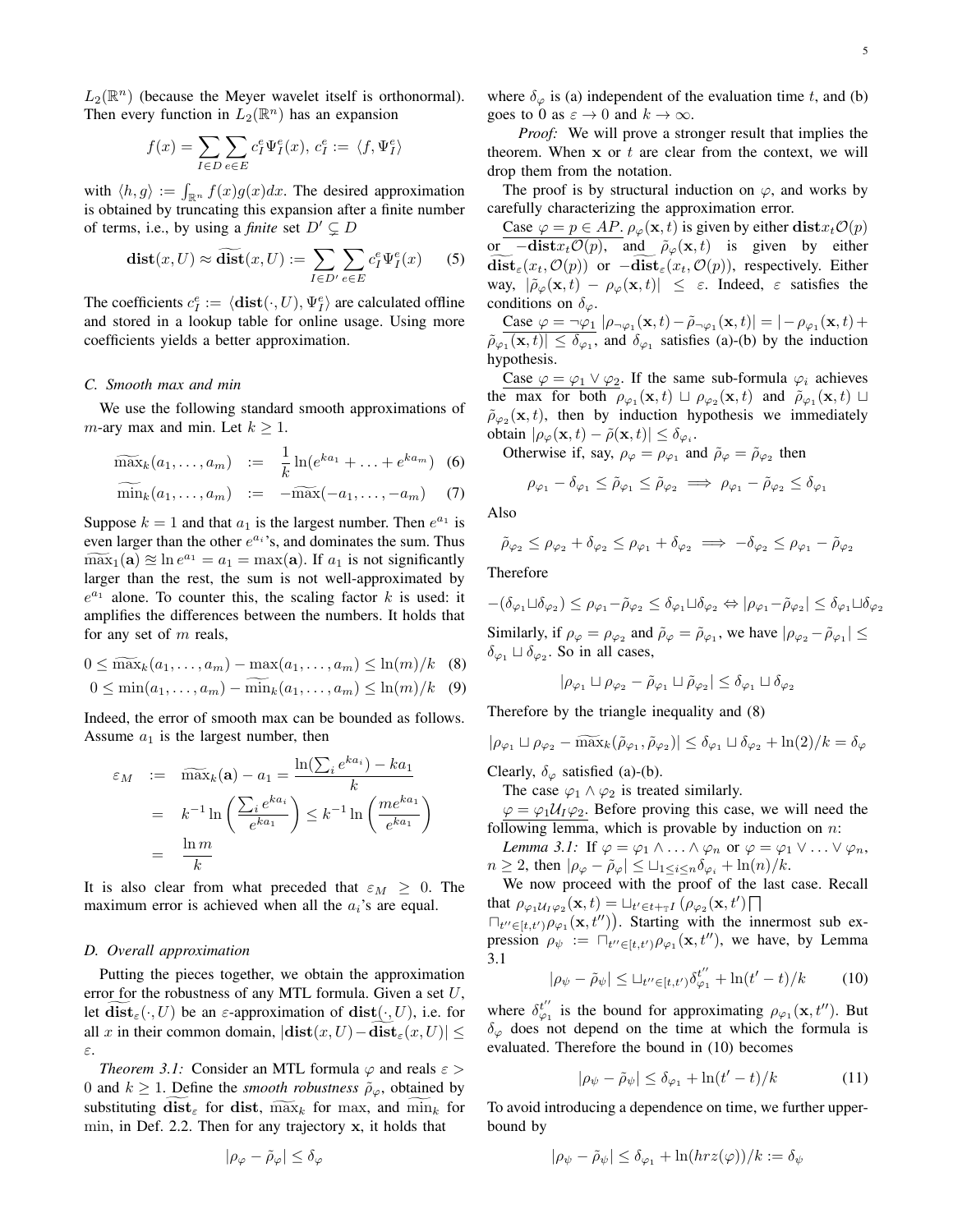

Fig. 3: RMSE and variance of robustness approximation error against formula horizon, evaluated on 1000 randomly generated trajectories for the system in (13). Unless noted, the systems are 2D. Note that the approximation errors and their variances are very small, showing the accuracy and stability of the smooth approximation. Color in online version.

where, recall,  $hrz(\varphi)$  is the horizon of  $\varphi$  (see Section II-A).

Continuing with the sub-expression  $\rho_{\alpha} = \rho_{\varphi_2}(\mathbf{x}, t') \prod \rho_{\psi}$ , by the induction hypothesis it holds that  $|\rho_{\alpha} - \tilde{\rho}_{\alpha}| \leq$  $\delta_{\varphi_2} \sqcup \delta_{\psi} + \ln(2)/k := \delta_{\alpha}$ . Finally, the top-most max operator introduces the total error

$$
\begin{array}{rcl}\n|\rho_{\varphi} - \tilde{\rho}_{\varphi}| & \leq & \delta_{\alpha} + \ln(|I|)/k \\
& = & \delta_{\varphi_2} \sqcup \delta_{\psi} + \ln(2)/k + \ln(|I|)/k \\
& = & \delta_{\varphi_2} \sqcup (\delta_{\varphi_1} + \ln(hrz(\varphi))/k) + \ln(2|I|)/k \\
& = & \delta_{\varphi}\n\end{array} \tag{12}
$$

The first inequality obtains from the fact that  $\delta_{\alpha}$  is independent of evaluation time and Lemma 3.1. The bound  $\delta_{\varphi}$  obeys (a)-(b). This concludes the proof.

#### IV. APPROXIMATION AND CONTROL

We implemented the smooth approximation to the semantics of MTL, and tested it on several examples.

#### *A. Approximation error for robustness*

We evaluated the robustness  $\rho_{\varphi}$  and its approximation  $\tilde{\rho}_{\varphi}$  for five formulae, with  $hrz(\varphi_i) = N$ .  $P_1$  and  $P_2$ are atomic propositions for state being in two different polyhedra. Each formula's robustness is evaluated on 1000 randomly-generated trajectories of varying lengths N, so we can examine the error's variation with the horizon. The trajectories were produced by a 2-or-3 dimensional system, (13) with input and state saturation. Fig. 3 shows the Root Mean Square (RMSE) of the approximation,  $\sqrt{(1/1000)\sum_{\mathbf{x}}(\rho_{\varphi}(\mathbf{x}) - \tilde{\rho}_{\varphi}(\mathbf{x}))^2}$ , and variance bars around it. As seen, the approximation error is small for all cases. Note that while the RMSE increased with the system dimension  $(4^{th}$  formula in Fig. 3), it was observed that the

#### *B. Robustness maximization for control*

To solve Problem  $P_{\rho}$  given in (4), we replace the true robustness  $\rho_{\varphi}$  by its smooth approximation  $\tilde{\rho}_{\varphi}$ . We thus obtain Problem  $P_{\tilde{\rho}}$ . We call this approach of optimizing the smooth approximation of robustness for control, Smooth Operator (SOP). We illustrate the approach on a simple linear system, with a reach-while-avoid type of specification which is common in literature, e.g. in [23]. More extensive case studies are presented in Section V.

Optimization solver. We use Sequential Quadratic Programming (SQP) to solve the optimization problem  $P_{\tilde{\rho}}$ . SQP solves constrained non-linear optimization problems, like  $P_{\tilde{\rho}}$ , by creating a sequence of quadratic approximations to the problem and solving these approximate problems. SQP enjoys various convergence-to-(local)-optima properties, depending on the assumptions we place on the problem. See [21, Section 2.9]. For example, for SQP to converge to a strict local minimum (a minimum that is strictly smaller than any objective function value in an open neighborhood around it), it suffices that 1) all constraint functions be twice Lipschitz continuously differentiable. In our case, this includes function  $f$  in (4a), and the problems we solve satisfy this requirement. And, 2) at points in the search space that lie on the boundary of the inequality-feasible set (where the inequality constraints are satisfied with equality), there exists a search direction towards the interior of the feasible set that does not violate the equality constraints (the socalled Mangasarian-Fromowitz constraint qualification) [21, Assumption 2.9.1]. This is also true in our case since our equality constraints come from the dynamics and are always enforced for any u.

**Solver initialization.** To initialize SQP when solving  $P_{\tilde{\rho}}$ (i.e., to give it a starting value for u), we can either:

a) solve an inexpensive feasibility linear program with constraints (4b)-(4d).

b) Or, generate a random input sequence respecting  $u_k \in$ U. Such a trajectory will be very fast to generate and feasible w.r.t the dynamics.

Note, the resulting initial trajectory could violate the specification (as it does in every example we study in this paper) and we only enforce that it satisfy the dynamics and state constraints.

Comparison to BluSTL. We compare the proposed Smooth Operator (SOP) to (among other methods) BluSTL, a state of the art MILP-based approach. BluSTL has two modes of operation: mode (B) or *Boolean*, which aims at satisfying the specification without maximizing its robustness, and mode (R) or *Robust*, which attempts to maximize robustness. The proposed SOP method optimizes robustness and so naturally runs in mode (R). To emulate mode (B), we terminate the optimization as soon as  $\tilde{\rho} \ge \epsilon_{Meyer}$ , which in turn implies that  $\rho_{\varphi} \geq 0$ .

Since the focus of this paper is on robustness optimization, we set the cost of control to zero for all methods involved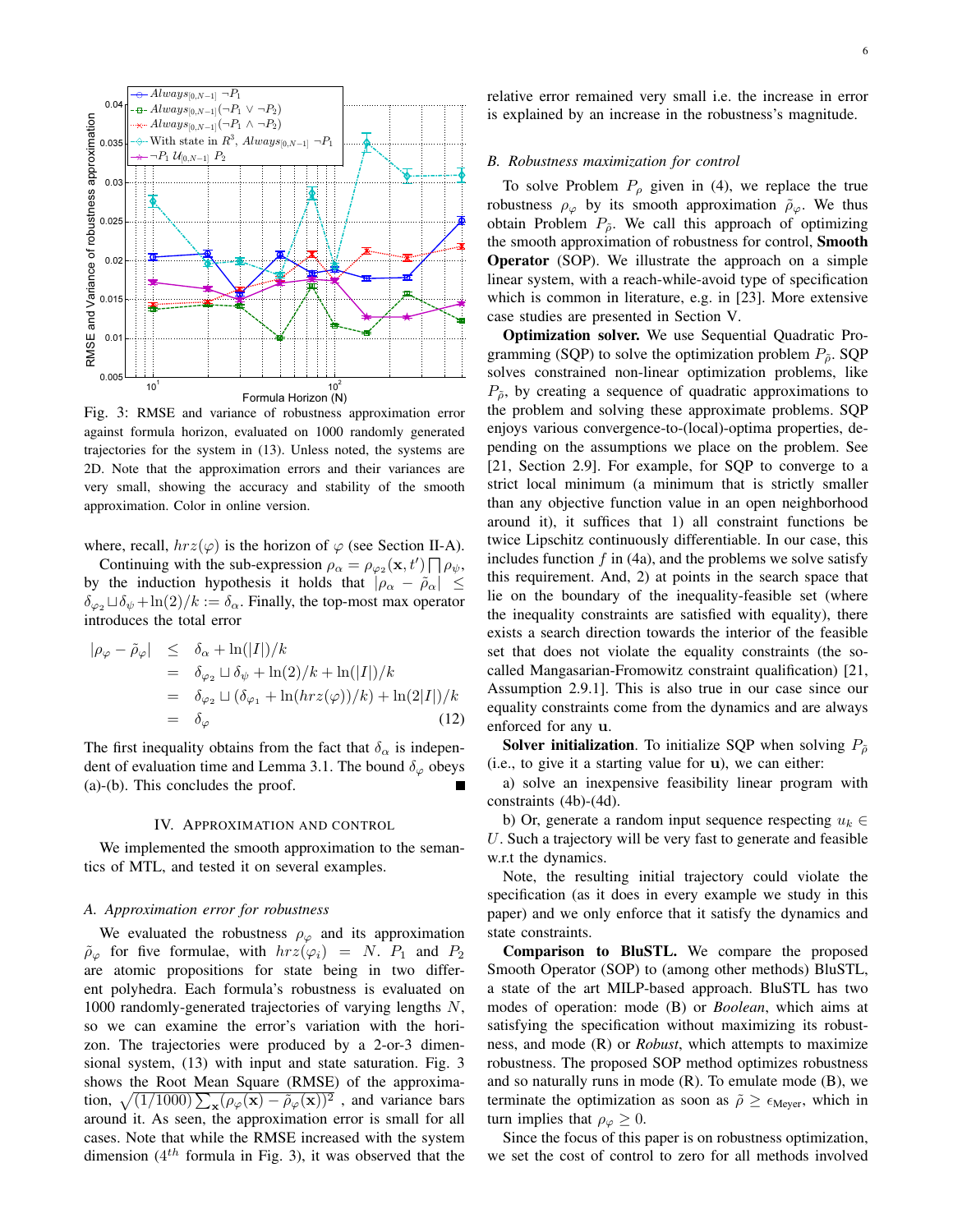TABLE I: Example 3. Runtimes (mean and standard deviation, in seconds) for Smooth Operator (SOP) and BluSTL (BlS) in modes (B) and (R), over 100 runs with random initial states and different formula horizons N. BluSTL (R) did not finish (see text).

| N   | BIS(B)           | SOP(B)          | BIS(R)    | SOP(R)             |
|-----|------------------|-----------------|-----------|--------------------|
| 20  | $0.96 \pm 0.82$  | $0.31 \pm 0.13$ | <b>NA</b> | $3.30 \pm 1.25$    |
| 30  | $1.37 + 1.72$    | $0.33\pm0.25$   | <b>NA</b> | $5.85 \pm 2.74$    |
| 40  | $3.86 \pm 5.10$  | $0.60 \pm 0.29$ | <b>NA</b> | $12.36 \pm 6.04$   |
| 50  | $4.36 \pm 12.97$ | $0.74 \pm 0.30$ | <b>NA</b> | $30.05 \pm 18.23$  |
| 100 | $16.77 + 27.84$  | $1.21\pm0.25$   | <b>NA</b> | $69.70 \pm 13.16$  |
| 200 | $53.88 + 14.18$  | $4.19 + 1.18$   | <b>NA</b> | $126.11 \pm 20.43$ |

in the examples, unless stated otherwise. This corresponds to  $\gamma = 0$  in  $P_{\tilde{\rho}}$ . The goal of  $P_{\tilde{\rho}}$  with  $\gamma = 0$  is to find a trajectory that maximizes  $\tilde{\rho}$ , hence there is no need for the additional lower bound constraint (Eq. 4e) on  $\tilde{\rho}$ . This is why we also set  $\delta = 0$  in  $P_{\tilde{\rho}}$  for all examples that follow.

*Example 3:* We control the following linear system

$$
x_{k+1} = x_k + u_k \tag{13}
$$

to satisfy the specification

$$
\varphi = \Box_{[0,20]} \neg (x \in \text{Unsafe}) \land \Diamond_{[0,20]} (x \in \text{Terminal})
$$

with the sets Unsafe =  $[-1, 1]^2$  and Terminal =  $[2, 2.5]^2$ . The state space is  $X = [-2.5, 2.5]^2$ ,  $U = [-0.5, 0.5]^2$ . Unless otherwise indicated, we use  $\gamma = 0$  in Eq. 4 to focus on satisfaction in this illustrative example. Experiments were run on a quad-core Intel i5 3.2GHz processor with 24GB RAM, running MATLAB 2016b.

**Results.** Fig. 4 shows the trajectories of length  $N = 20$ obtained by SOP and BluSTL in modes (B) and (R), starting from the same initial point  $x_0 = [-2, -2]$ '. Both BluSTL (B) and SOP (B) produce satisfying trajectories. The trajectory from SOP (R) ends in the middle of the terminal set, resulting in a higher robustness than mode (B), as expected. In mode (R), BluSTL could not finish a single instance of robustness maximization within 100 hours on both the above machine and on a more powerful 8 core Intel Xeon machine with 60GB RAM, leading us to believe that the corresponding MILP was not tractable.

SOP  $(R, \gamma = 0.1)$  takes into account a control cost  $l(x_k, u_k) = ||x_k||_2^2$  that penalizes longer trajectories. The resulting trajectory is shorter but has a lower robustness than SOP (R,  $\gamma = 0$ ), (0.236 vs 0.247).

For further evaluation, we ran 100 instances of the problem, varying the trajectory's initial state in  $[-2.5, -1.5] \times$  $[-2.5, 2.5]$ . We also varied the formula horizon N (and hence the size of the problem) from 20 to 200 time steps. Table I shows the execution times.

Analysis. As seen in table I, SOP is consistently faster than BluSTL for the *boolean* mode, and displays smaller variances in runtimes. Note also that the problem solved here is very similar to the one used in [23], which uses another MILP-based method. While the underlying dynamics differ and their numbers are reported on a more power machine, these results suggest that our runtimes compare favourably with those in [23].



Fig. 4: The first 4 trajectories are for the linear system (13). See Ex. 3. The last trajectory, SOP (R, unicycle), is from the non-linear system in Sec. IV-B.1. Colors in online version.

In Robust mode, across all 100 experiments, SOP results in an average  $\rho_{\varphi} = 0.247$  with a standard deviation less than 0.005. This gets very close to the upper bound on robustness, which is 0.25. This bound is achieved by a trajectory reaching (in less than  $N$  time steps) the center of the Terminal set while always staying more than 0.25 distant from Unsafe.

*1) A Non-linear example: Unicycle:* Since SQP can handle non-linear (twice differentiable) constraints, our method can also deal with non-linear dynamics whereas the MILPbased methods have to linearize dynamics to solve the system. The following example shows SOP applied in a oneshot manner to the unicycle dynamics ( $\dot{x}_t = v_t \cos(\theta_t)$ ,  $\dot{y}_t = v_t \cos(\theta_t)$  $v_t \sin(\theta_t)$ ,  $\dot{\theta}_t = u_t$ ) discretized at 10Hz. For the specification of Ex. 3, the resulting trajectory of length 20 steps obtained by SOP (R) (in Robust mode) is shown in fig.4, starting from an initial state of  $[-2, -2, 0]$ . The resulting robustness is 0.248, which is close to the global optimum of 0.25. This shows that SOP can indeed handle non-linear dynamics without the need for explicit linearization as is done in MILPbased methods.

#### V. CASE STUDIES

We solve a robustness maximization problem for the control of two systems using the following methods.

- SOP in (B)oolean and (R)obust modes.
- BluSTL in modes (B) and (R).
- R-SQP, which uses SQP to optimize the *exact* nonsmoothed robustness  $\rho_{\varphi}$ .
- SA, which uses Simulated Annealing to optimize  $\rho_{\varphi}$ .

For both case studies, we compute the wavelet approximation of the distance function to the sets  $\mathcal{O}(p)$  off-line. Next, we solve the control problem (4) as a single shot, finite horizon constrained optimization.

The code to reproduce these results can be found at https://github.com/yashpant/ SmoothOperator0. Future release of the code will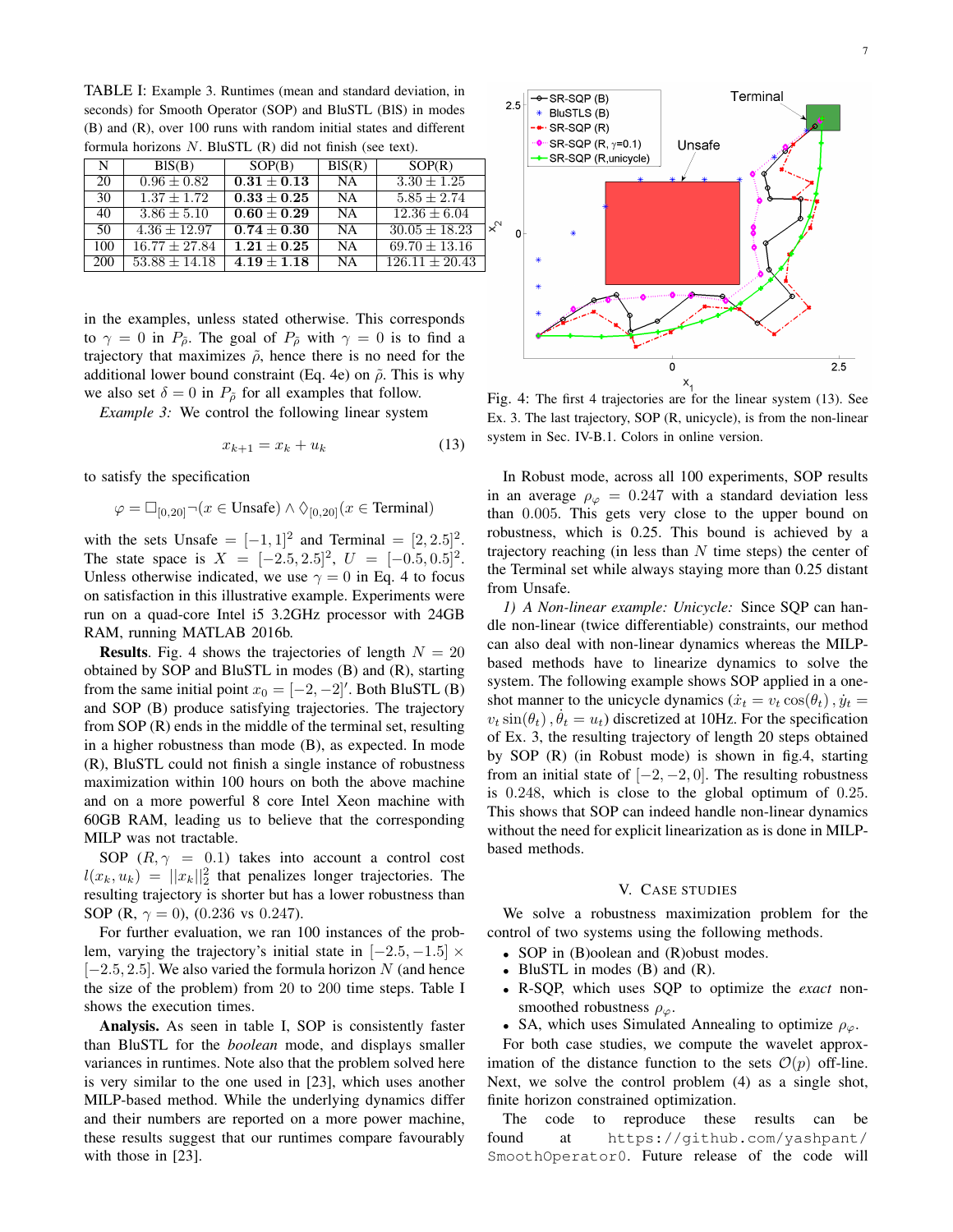TABLE II: HVAC. Runtimes (mean  $\pm$  std deviation, in seconds) SOP and BluSTL (BlS) over 100 runs with random initial states.

|                                                            | SOP(R)            |
|------------------------------------------------------------|-------------------|
| $0.622 \pm 0.118$   $0.014 \pm 0.002$<br>$0.041 \pm 0.002$ | $0.316 \pm 0.015$ |

focus on re-usability of the code and making it handle any system.

#### *A. HVAC Control of a building for comfort*

The first example is the Heating, Ventilation and Air Conditioning (HVAC) control of a 4-state model of a single zone in a building. Such a model is commonly used in literature for evaluation of predictive control algorithms [13]. The control problem we solve is similar to the example used in [22], where the objective is to bring the zone temperature to a comfortable range when the zone is occupied (given predictions on the building occupancy). The specification is:

$$
\varphi = \Box_I (\text{ZoneTemp} \in [22, 28]) \tag{14}
$$

Here, I is the time interval where the zone is occupied and the range of temperatures (in Celsius) deemed comfortable is ([22, 28]). For the control horizon, we consider a 24 hour period, in which the building is occupied from time steps 10 to 19 (i.e.  $I = [10, 19]$ ), i.e. a 10-hour workday.

*Note:* In this particular problem, the maximum robustness achievable is 3, which can be achieved by setting the room temperature at 25C for the interval I. With this insight, the problem of maximizing robustness can be solved with a quadratic program with linear constraints and the cost  $\sum_{k \in I} (x_{4k} - 25)^2$  to be minimized. This indeed results in a trajectory with the global optimal robustness of 3, but is a method tailored to the particular problem.

SOP, which is a general purpose technique, results in a robustness which is just 0.02% less than the global optimal value. In the example that follows this one, we take a specification which cannot be trivially turned into a quadratic program.

System dynamics. The single-zone model, discretized at a sampling rate of 1 hour (which is common in building temperature control) is of the form:

$$
x_{k+1} = Ax_k + Bu_k + B_d d_k \tag{15}
$$

Here,  $A$ ,  $B$  and  $B_d$  matrices are from the hamlab ISE model [26].  $x \in \mathbb{R}^4$  is the state of the model, the 4<sup>th</sup> element of which is the zone temperature, the others are auxiliary temperatures corresponding to other physical properties of the zone (walls and facade). The input to the system,  $u \in$  $\mathbb{R}^1$ , is the heating/cooling energy.  $b_d \in \mathbb{R}^3$  are disturbances (due to occupancy, outside temperature, solar radiation). We assume these are known a priori. The control problem we solve is of the form in (4), with  $\gamma$  and  $\delta$  both set to zero (correspondingly, not cost for control in BluSTL), and  $X =$  $[0, 50]^4$ ,  $U = [-1000, 2000]$ .

Results. For comparison across all methods, we run 100 instances of the problem, starting from random initial states  $x_0 \in [20, 21]^4$ . SA, R-SQP and SOP are initialized with the same initial input sequences u. The final trajectories after optimization from all methods are shown in Fig.5 for

a particular instance with  $x_0 = [21, 21, 21, 21]^\prime$ . To reduce clutter, we do not visualize trajectories from SA and R-SQP in mode (B).

Analysis. In Boolean mode, SOP, BluSTL, and SA all find satisfying trajectories across all 100 instances, while R-SQP does not find one for any run and always exits at a local minima. Execution times for SOP and BluSTL are shown in Table II, while the runtimes for SA (B) are  $3.7 \pm 2.3s$ . R-SQP has run-times in the order of minutes.

In Robust mode <sup>2</sup>, SOP, BIS and SA result in trajectories that satisfy  $\varphi$ , with an average robustness of 2.99, 3.0 and 2.88 respectively. On the other hand, R-SQP often returns violating trajectories (average  $\rho_{\varphi} = -0.1492$ ). Runtimes for SOP and Bls in Robust mode are shown in Table II. SA(R) takes  $8.56 \pm 0.31s$  on average.

*1) Receding horizon implementation:* Our scheme can also be implemented online in a receding (shrinking) horizon method similar to [23]. Note that the control horizon in Eq. 4 is as at least long as the formula horizon  $N$ , and evaluating  $\tilde{\rho}$  in general requires a trajectory of length N. For each time step  $k = 0, \ldots, N$ , we solve the problem of Eq.4 while constraining the variables (the previously applied inputs and states, when applicable) for times steps  $\lt k$  to their actual values. In this scheme, the length of the optimization remains N, but the number of free variables keeps on shrinking as k increases. For initializing SOP at each time step, the sequence of inputs (or states) computed at time  $k - 1$  is used as an initial solution for the optimization at time k. We implemented this scheme for the HVAC control problem with additional unknown disturbances in the dynamics of the form:

$$
x_{k+1} = Ax_k + Bu_k + B_d d_k + B_d w_k
$$

Here,  $w_k$  is a uniform random variable centred around the known  $d_k$  with a width of 10% of element wise magnitude of  $d_k$ . This can be thought of as prediction errors in the disturbances like solar radiation and outside temperature. Over 100 runs with random initial states as before, the online application of SOP (in *robust* mode) resulted in an average robustness value of 2.91. In terms of execution time, the first iteration takes times of the order of those in table II, and subsequent iterations take a fraction of that time (average for one instance 0.0151s). This is because we re-use the input sequence at time  $k - 1$  as an initial guess for the solver at time  $k$ . Since at the initial time step we have achieved near global robustness maxima, the subsequent SQP optimizations terminate much faster while the formulation takes into account change in the state due to disturbance values by making small changes to the input sequence being computed at time  $k > 0$ . The high value of average robustness and the small execution time per iteration show the applicability of SOP as an online closed loop control method.

<sup>&</sup>lt;sup>2</sup>Results vary slightly from the peer-reviewed version: BluSTL(R) now returns a solution after a bug was fixed, and SQP results improved after using better exit conditions. The original conclusions still hold.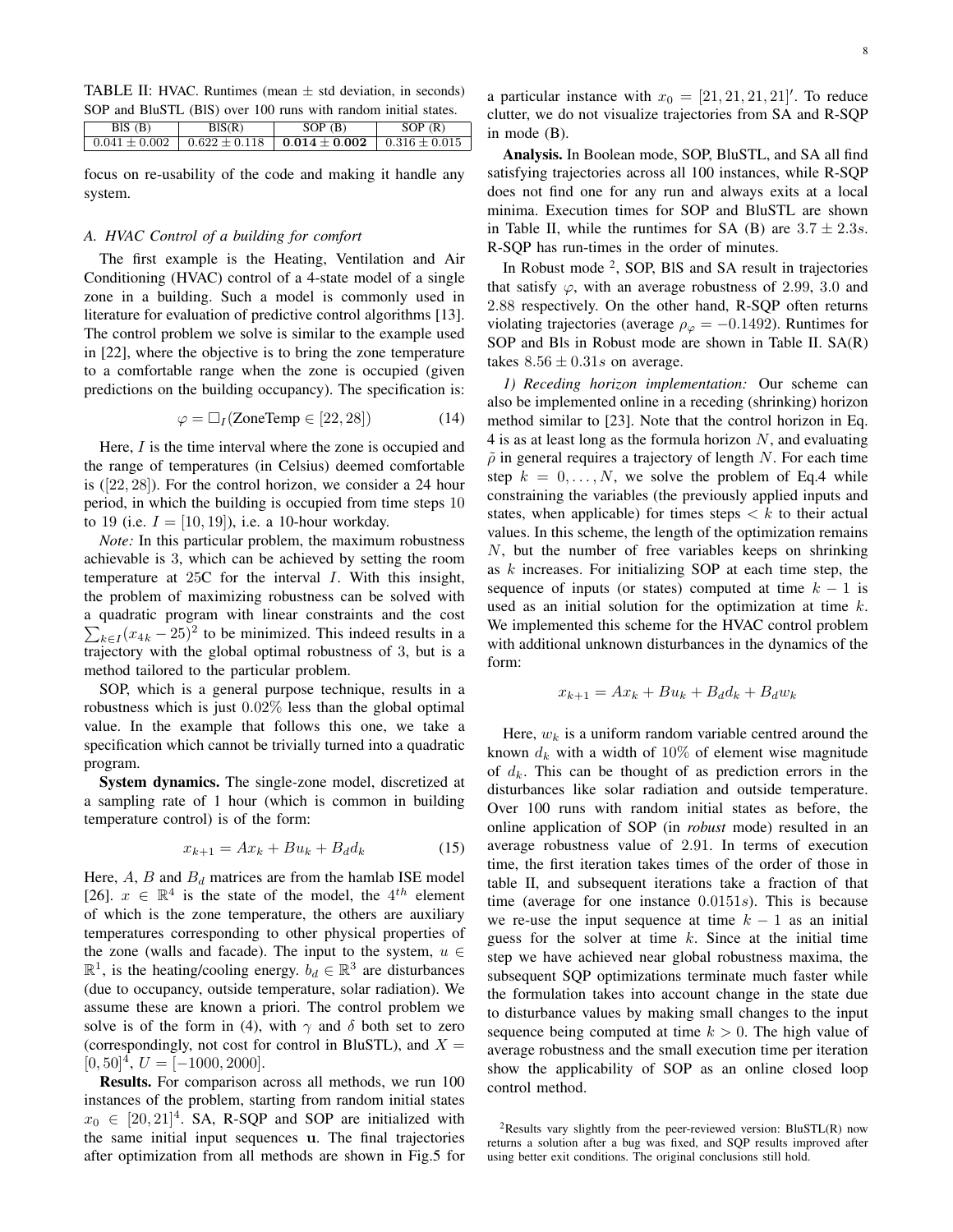

Fig. 5: Zone temperatures. The green rectangle shows the comfortable temperature limit of 22-28 C, applicable during time steps 10-19 (when the building is occupied). Color in online version.

#### *B. Autonomous ATC for quad-rotors*

Air Traffic Control (ATC) offers many opportunities for automation to allow safer and more efficient landing patterns. The constraints of ATC are complex and contain many safety rules [15]. In this example we formalize a subset of such rules, similar to those in example 1, for an autonomous ATC for quad-rotors in MTL. We demonstrate how the smoothed robustness is used to generate control strategies for safely and robustly manoeuvring two quad-rotors in an enclosed airspace with an obstacle.

The specification. The specification for the autonomous ATC with two quad-rotors is:

$$
\varphi = \Diamond_{[0,N-1]}(q_1 \in \text{Terminal}) \land \Diamond_{[0,N-1]}(q_2 \in \text{Terminal}) \land \n\square_{[0,N-1]}(q_1 \in \text{Zone}_1 \implies z_1 \in [1,5]) \land \n\square_{[0,N-1]}(q_2 \in \text{Zone}_1 \implies z_2 \in [1,5]) \land \n\square_{[0,N-1]}(q_1 \in \text{Zone}_2 \implies z_1 \in [0,3]) \land \n\square_{[0,N-1]}(q_2 \in \text{Zone}_2 \implies z_2 \in [0,3]) \land \n\square_{[0,N-1]}(\neg(q_1 \in \text{Unsafe})) \land \square_{[0,N-1]}(\neg(q_2 \in \text{Unsafe})) \land \n\square_{[0,N-1]}(\|q_1 - q_2\|_2^2 \geq d_{min}^2)
$$
\n(16a)

Here  $q_1$  and  $q_2$  refer to the position of the two quad-rotors in  $(x, y, z)$ -space, and  $z_1$  and  $z_2$  refer to their altitude. The specification says that, within a horizon of  $N$  steps, both quad-rotors should: a) Eventually visit the terminal zone (e.g. to refuel or drop package), b) Follow altitude rules in two zones, Zone $<sub>1</sub>$  and Zone $<sub>2</sub>$  which have different altitude floors</sub></sub> and ceilings, c) Avoid the Unsafe set, and d) always maintain a safe distance between each other  $(d_{min})$ .

*Note that turning the specification into constraints for the control problem is no longer simple.* This is due to the  $\diamond$  operator, which would require a MILP formulation to be accounted for. In addition, the minimum separation and altitude rules for the two zones cannot be turned into convex constraints for the optimization. As will be seen below, our approach allows us to keep the non-convexity in the cost function, and have convex (linear) constraints on the optimization problem.

System dynamics. The airspace and associated sets for the specification  $\varphi$  are hyper-rectangles in  $\mathbb{R}^3$  (visualized in Fig. 6), except the altitude floor and ceiling limit, which is in  $\mathbb{R}^1$ . In simulation,  $d_{min}$  is set to 0.2 m.

The quad-rotor dynamics are obtained via linearization around hover, and discretization at 5-Hz. Similar models have been used for control of real quad-rotors with success ([20]). For simulation, we set the mass of either quad-rotor to be 0.5 kg. The corresponding linearized and discretized quad-rotor dynamics are given as:

| $\begin{bmatrix} \dot{x}_{k+1} \\ \dot{y}_{k+1} \\ \dot{z}_{k+1} \\ x_{k+1} \\ y_{k+1} \\ z_{k+1} \end{bmatrix}$ | -<br>= | $\begin{smallmatrix} 1 \\ 0 \end{smallmatrix}$<br>$\boldsymbol{0}$<br>0.2<br>$\begin{smallmatrix} 0 \\ 0 \end{smallmatrix}$ | $\boldsymbol{0}$<br>$\mathbf{1}$<br>$\mathbf 0$<br>$\boldsymbol{0}$<br>0.2<br>$\theta$ | 0<br>$\mathbf{0}$<br>$\mathbf{1}$<br>$\boldsymbol{0}$<br>0<br>0.2 | 0<br>0<br>0<br>0<br>0 | 0<br>0<br>$\mathbf{0}$<br>1<br>$\overline{0}$ | $\overline{0}$<br>$\vert$ 0<br>$\vert$ 0<br>$\overline{0}$ | $\lceil x_k \rceil$<br>$y_{k}$<br>$\dot{z}_k$<br>$x_{k}$<br>$ y_k $<br>$\lfloor z_k \rfloor$ | 1.96<br>$\begin{smallmatrix}0\\0\\0.196\end{smallmatrix}$<br>$+$<br>$\begin{matrix} 0 \\ 0 \end{matrix}$ | $-1.96$<br>0<br>$\boldsymbol{0}$<br>$-0.196$<br>$\Omega$ | 0<br>$\mathbf 0$<br>0.4<br>0<br>$\mathbf 0$<br>0.04 | $\left[\begin{smallmatrix} \theta_k \\ \phi_k \end{smallmatrix}\right]$<br>$\mathbb{T}_k$ |
|------------------------------------------------------------------------------------------------------------------|--------|-----------------------------------------------------------------------------------------------------------------------------|----------------------------------------------------------------------------------------|-------------------------------------------------------------------|-----------------------|-----------------------------------------------|------------------------------------------------------------|----------------------------------------------------------------------------------------------|----------------------------------------------------------------------------------------------------------|----------------------------------------------------------|-----------------------------------------------------|-------------------------------------------------------------------------------------------|
|                                                                                                                  |        |                                                                                                                             |                                                                                        |                                                                   |                       |                                               |                                                            |                                                                                              |                                                                                                          |                                                          |                                                     | (17)                                                                                      |

Here, the state consists of the velocities and positions in the  $x, y, z$  co-ordinates. The inputs to the system are the desired roll angle  $\theta$ , pitch angle  $\phi$  and thrust T.

The control problem. For the autonomous ATC problem for two quad-rotors, we solve (4) with  $\tilde{\rho}$  in the objective instead of  $\rho$ . Note, we set  $\gamma = 0$  here, following logically from existing ATC rules (see sec.I), which do not have an air-craft specific cost for fuel, or distance traveled. Because of this, we can also set  $\delta = 0$  and simply maximize (smooth) robustness (subject to system dynamics and constraints) to get trajectories that satisfy  $\varphi$ . For the control problem, X and U represent the bounds on the states (Airspace and velocity limits) and inputs respectively, for both quad-rotors. f represents the linearized dynamics of (17) applied to two quad-rotors, and  $N = 21$ . The initial state for the first quadrotor is  $[2, 2, 2, 0, 0, 0]$ ' and for the second,  $[2, -2, 2, 0, 0, 0]$ '.

Results. For each approach (except BluSTL), we ran three optimizations, starting from three different trajectories to initialize the optimization. These *initial trajectories* can be obtained in practice by a fast trajectory generator. Note that the three initial trajectories all have negative robustness, i.e. they violate  $\varphi$ . In this case study, we only aim to maximize robustness, i.e. operate in the *robust* mode. BluSTL, in either *boolean* or *robust* mode could not find a solution for this problem (ran over 100 hours without terminating) and so is excluded from the rest of this comparison. This suggests that having a complex specification like the one in this problem, non-trivial dynamics, and the given formula horizon, results in a MILP that is simply intractable to solve. We believe that this example highlights a fundamental limitation of MILP based approaches.

Fig.6 shows the three trajectories obtained after applying SOP, with the three initial trajectories as initial guesses for the optimizations. All three trajectories obtained by SOP satisfy the specification  $\varphi$ . To avoid visual clutter, we do not show the trajectories obtained from the other methods on the figure. Instead, we summarize the results in Table III which shows the true robustness of the three initial trajectories, and the true robustness for the trajectories obtained via the three methods, SOP, SA, and R-SQP.In order to keep the study easy to interpret, we use two quad-rotors, but it is straight forward to scale the specification and the optimization to account for more.

Analysis. It is seen that SOP and R-SQP satisfy  $\varphi$  for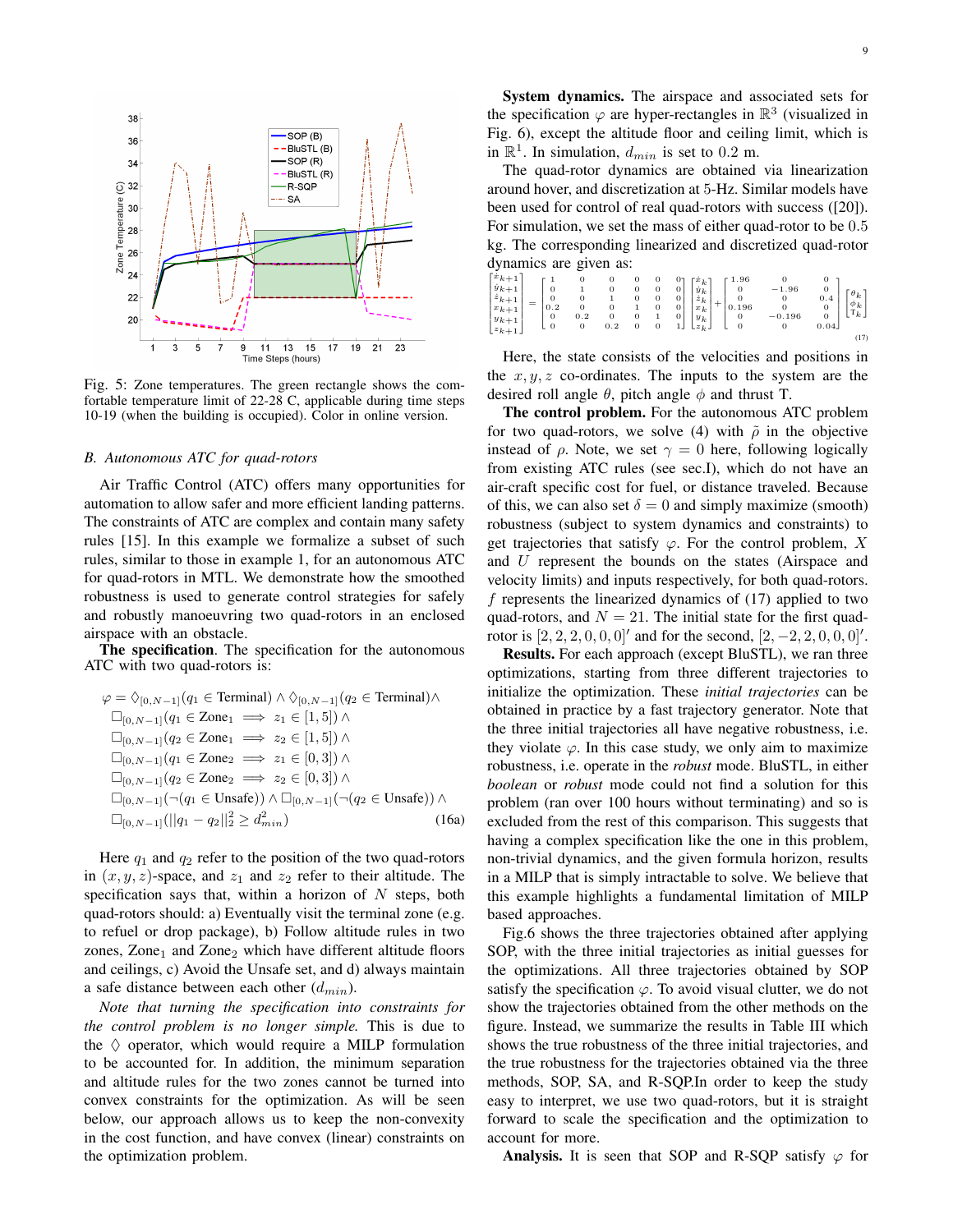

Fig. 6: Trajectories obtained via SQP on smooth robustness, with three different initial trajectories acting as initial solutions for the SQP. Note, all 3 trajectories satisfy  $\varphi$ . Here,  $q_i^j$  refers to the positions of the  $i^{th}$  trajectory for the  $j^{th}$  quadrotor. A real-time playback of trajectories can be seen in https://youtu.be/ gofB\_HLwFGA.

all instances, while SA satisfies it only once. Note that in all three cases, R-SQP results in trajectories with the same robustness value, which is less than the robustness value achieved in SOP. We conjecture that this is because R-SQP is getting stuck at local minima at points of non-differentiability of the objective, as illustrated in Example 2. On further investigation, we also noticed that the robustness value achieved is due to the segment of the  $\varphi$  corresponding to  $\Diamond$ <sub>[0,N]</sub>( $q_2 \in$  Terminal). R-SQP does not drive the trajectory (for quad-rotor 2) deeper inside the set Terminal, unlike the proposed approach, SOP, even though the minimum separation property is far from being violated. This lends credence to our hypothesis of SQP terminating on a local minima, which is the flag MATLAB's optimization gives.

TABLE III: Robustness of final trajectory  $\rho^*$  for three optimization runs with different initial trajectories  $(x_0)$ , none of which satisfy the specification).

| Run | $\rho(\mathbf{x}_0)$ | SOP $\rho^*$ $ \tilde{\rho}^* $ | SA: $\rho^*$ | R-SOP: $\rho^*$ |
|-----|----------------------|---------------------------------|--------------|-----------------|
|     | $-0.8803$            | 0.368910.41071                  | $-0.2424$    | 0.1798          |
|     | $-0.7832$            | $0.3688$ [0.4106]               | $-0.5861$    | 0.1798          |
|     | $-0.0399$            | $0.3689$ [0.4107]               | 0.0854       | 0.1798          |

#### *C. Discussion*

With two case studies on dynamic systems, we show the applicability and consistently good performance of SOP (our method), which outperforms both SA R-SQP and BluSTL, which does not scale well enough to solve the second case study. For every instance we covered, SOP finds trajectories that satisfy the specification, while the other methods do not always do so.

While we solve the control problem in a single-shot, finite horizon manner, in general, for a real-time implementation, the problem can be solved in a receding horizon manner (similar to [20], [13]). Or, it can be solved in a manner where the state and actions of the past are stored an added as constraints at each time step while the look-ahead horizon of the optimization shrinks (similar to [22]). This will be explored further in future work. We have shown previously [20] that control of an actual quad-rotor with the dynamics in (17) is possible on a low computation power platform. The control algorithm there involved solving multiple quadratic programs at even higher sampling rates  $(20Hz)$ , in a receding horizon manner. Future work will include a C implementation of SOP, which will allow us to experiment on real platforms, like the aforementioned quad-rotors.

#### VI. CONCLUSIONS

We present a method to obtain smooth (infinity differentiable) approximations to the robustness of MTL formulae, with bounded and asymptotically decaying approximation error. Empirically, we show that the approximation error is indeed small for a variety of commonly used MTL formulae. Through several examples, we show how we leverage the smoothness property of the approximation for solving a control problem by maximizing the smooth robustness, using SQP, an off-the-shelf gradient descent optimization technique. A similar approach can also be used for falsification by minimizing the smooth robustness over a set of possible initial states for a closed loop system. We compare our technique (SOP) to two other approaches for robustness maximization for control of two dynamical systems, with state and input constraints, and show how our approach consistently outperforms the other two and can be used for control of systems to satisfy MTL specifications.

#### **REFERENCES**

- [1] H. Abbas and G. Fainekos. Linear hybrid system falsification through local search. In *Automated Technology for Verification and Analysis*, volume 6996 of *LNCS*, pages 503–510. Springer, 2011.
- [2] H. Abbas and G. Fainekos. Convergence proofs for simulated annealing falsification of safety properties. In *Proc. of 50th Annual Allerton Conference on Communication, Control, and Computing*. IEEE Press, 2012.
- [3] H. Abbas and G. Fainekos. Computing descent direction of MTL robustness for non-linear systems. In *American Control Conference*, 2013.
- [4] H. Abbas, A. Winn, G. Fainekos, and A. A. Julius. Functional gradient descent method for metric temporal logic specifications. In *2014 American Control Conference*, pages 2312–2317, June 2014.
- [5] J. Cortes. Discontinuous dynamical systems. *IEEE Control Systems*, 28(3):36–73, June 2008.
- [6] J. Deshmukh, G. Fainekos, J. Kapinski, S. Sankaranarayanan, A. Zutshi, and Xiaoqing Jin. Beyond single shooting: Iterative approaches to falsification. In *2015 American Control Conference (ACC)*, pages 4098–4098, July 2015.
- [7] A. Dokhanchi, B. Hoxha, and G. Fainekos. Online monitoring for temporal logic robustness. In *Proceedings of Runtime Verification*, 2014.
- [8] A. Donzé and O. Maler. Robust Satisfaction of Temporal Logic *over Real-Valued Signals*, pages 92–106. Springer Berlin Heidelberg, Berlin, Heidelberg, 2010.
- [9] T. Dreossi, T. Dang, A. Donze, J. Kapinski, X. Jin, and J. V. Deshmukh. A trajectory splicing approach to concretizing counterexamples for hybrid systems. In *NASA Symposium on Formal Methods*, 2015.
- [10] G. Fainekos and G. Pappas. Robustness of temporal logic specifications for continuous-time signals. *Theoretical Computer Science*, 410(42):4262–4291, September 2009.